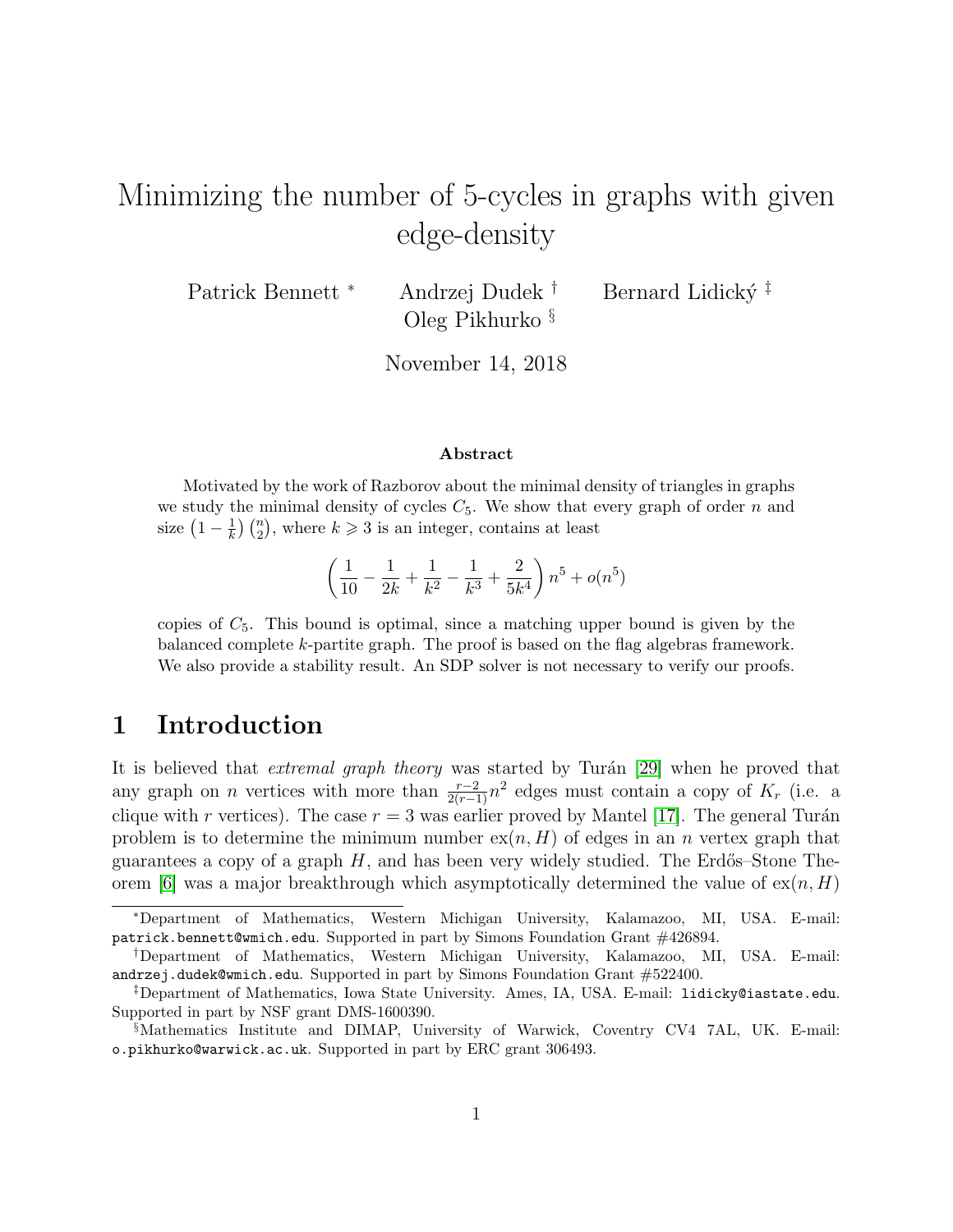for all nonbipartite  $H$ . For such  $H$  we have

$$
ex(n, H) = \frac{\chi(H) - 2}{2(\chi(H) - 1)}n^{2} + o(n^{2}).
$$

The natural quantitative question that arises is how many copies of H must be contained in a graph G on n vertices and  $m > \alpha(n, H)$  edges. This question has also been well studied. Obviously the number of edges  $m$  can be expressed as a density parameter  $p$  such that  $m = p \binom{n}{2}$  $n_2$ ). Therefore, we will use the following notation. Let G be a (large) graph of order n and H a small one. Define  $\nu_H(G)$  to be the number of copies (not necessary induced) of  $H$  in  $G$  and the corresponding density as

$$
d_H(G) = \frac{\nu_H(G)}{|V(G)|^{|V(H)|}}.
$$

Furthermore, for a given number  $p \in [0, 1]$  let

$$
d_H(p) = \lim_{n \to \infty} \min_G d_H(G),
$$

where the minimum is taken over all graphs G of order n and size  $(p+o(1))\binom{n}{2}$  $n \choose 2$ . It is not hard to show by double-counting that the limit exists, see e.g. [\[23,](#page-24-1) Lemma 2.2].

When  $H = K_3$  (that means it is a triangle) Moon and Moser [\[18\]](#page-23-2) and also independently Nordhaus and Stewart [\[20\]](#page-23-3) determined  $d_{K_3}(p)$  for any  $p = 1 - \frac{1}{k}$  $\frac{1}{k}$ , where k is a positive integer. We call such  $p=1-\frac{1}{k}$  $\frac{1}{k}$  a Turán density. Some other partial results for the general r-clique  $H = K_r$  were established by Lovász and Simonovits [\[14\]](#page-23-4). However, for arbitrary p these problems remained open for over 50 years.

Then Razborov in his seminal paper [\[25\]](#page-24-2) introduced the so-called *flag algebras* and, using them, determined  $d_{K_3}(p)$  for any p in [\[26\]](#page-24-3). Subsequently, Pikhurko and Razborov [\[22\]](#page-24-4) characterized all almost extremal graphs. Very recently, Liu, Pikhurko and Staden [\[12\]](#page-23-5) found the precise minimum number of triangles among graphs with a given number of edges in almost all range. Nikiforov [\[19\]](#page-23-6) determined  $d_{K_4}(p)$  for all p, and then Reiher [\[27\]](#page-24-5) determined  $d_{K_r}(p)$  for all r and p.

In this paper we address the minimum density of the 5-cycle,  $C_5$ , in a graph with given edge density. We chose to investigate  $C_5$  instead of  $C_4$  since it is known due to Sidorenko [\[28\]](#page-24-6) that for any fixed constant edge density p, the minimum  $C_4$ -density is achieved asymptotically by the random graph  $G_{n,p}$ . It is worth mentioning some other research related to 5-cycles. Specifically, Grzesik [\[8\]](#page-23-7) and independently Hatami, Hladký, Král', Norine and Razborov [\[9\]](#page-23-8) proved that the maximum density of 5-cycles in a triangle-free graph that is large or its number of vertices is a power of 5 is achieved by the balanced blow-up of a 5-cycle. The extension to graphs of all sizes, with one exception on  $8$  vertices, was done by Lidicky and Pfender  $[10]$ . This settled in the affirmative a conjecture of Erdős  $[5]$ . On the other hand, Balogh, Hu, Lidický, and Pfender [\[2\]](#page-22-0) studied the problem of maximizing induced 5-cycles, and proved that this is also achieved by the balanced iterated blow-up of a 5-cycle. This confirmed a special case of a conjecture of Pippinger and Golumbic [\[24\]](#page-24-7).

The main result of this paper is as folows.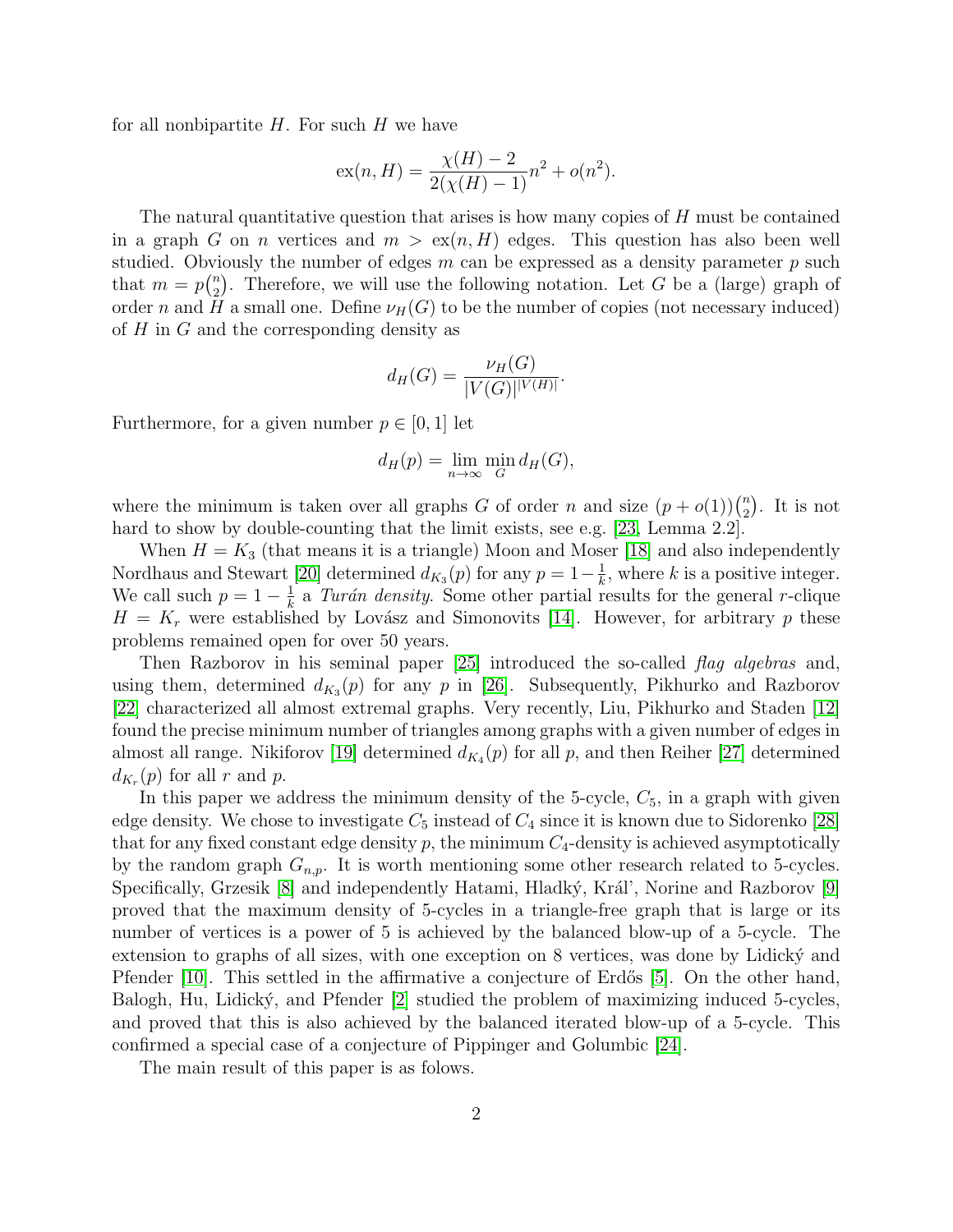<span id="page-2-1"></span>**Theorem 1.** Let  $k \geq 3$  be an integer. Define

<span id="page-2-0"></span>
$$
p = 1 - \frac{1}{k} \quad and \quad \lambda = \frac{1}{10} - \frac{1}{2k} + \frac{1}{k^2} - \frac{1}{k^3} + \frac{2}{5k^4}.
$$
 (1)

Then

$$
d_{C_5}(p) = \lambda.
$$

We also have the following stability result. Let the Turán graph  $T_k^n$  be the complete  $k$ -partite graph on *n* vertices with part sizes as equal as possible.

<span id="page-2-2"></span>**Theorem 2.** For every integer  $k \geq 3$  and real  $\delta > 0$  there is  $\epsilon > 0$  such that every graph G with  $n \geqslant 1/\epsilon$  vertices, at least  $(p-\epsilon)\binom{n}{2}$  $\binom{n}{2}$  edges and at most  $(\lambda + \epsilon)n^5$  copies of  $C_5$  is within edit distance  $\delta n^2$  from the Turán graph  $T_k^n$ , where p and  $\lambda$  are as in [\(1\)](#page-2-0).

Observe that the above theorems (as stated) also hold in the case  $k = 2$  for which  $d_{C_5}(\frac{1}{2}$  $\frac{1}{2}$  = 0. However, their validity in this case easily follows from known standard results. Although the proofs of Theorems [1](#page-2-1) and [2](#page-2-2) are based on the flag algebras framework, their verification does not require using any SDP solver.

Theorems [1](#page-2-1) and [2](#page-2-2) are proved in respectively Sections [2](#page-2-3) and [3.](#page-8-0) Finally, in Section [4,](#page-20-0) we discuss the general edge density and provide an upper bound on  $d_{C_5}(p)$  for any  $p \in [0, 1]$ .

## <span id="page-2-3"></span>2 Proof of the main theorem

### 2.1 Upper bound

By considering the sequence of graphs  $T_k^n$  as  $n \to \infty$ , we get

$$
d_{C_5}(T_k^n) = \frac{\left[\frac{1}{10}(k)_5 + \frac{1}{2}(k)_4 + \frac{1}{2}(k)_3\right] \left(\frac{n}{k}\right)^5}{n^5} + o(1),
$$

where  $(k)_{\ell} = k(k - 1)\cdots(k - \ell + 1)$  is the *falling factorial*. To justify the numerator, we count the number of  $C_5$  copies with vertices in parts  $V_1, V_2, V_3, V_4, V_5$  of the partition. These parts may not all be distinct: for example we may have  $V_1 = V_3$ . However  $T_k^n$  has no edges within these parts and so we know  $V_i \neq V_{i+1}$ . We count copies of  $C_5$  by grouping them according to how many distinct parts there are among  $V_1, \ldots, V_5$ . Now there are asymptotically  $\frac{1}{10}(k)$ <sub>5</sub>  $\left(\frac{n}{k}\right)$  $\frac{n}{k}$ <sup>5</sup> copies that hit 5 different parts (label 5 distinct parts, choose one vertex in each part, and divide by 10 for overcounting). Also, there are asymptotically 1  $\frac{1}{2}(k)_4\left(\frac{n}{k}\right)$  $\frac{n}{k}$ <sup>5</sup> copies hitting 4 parts, and  $\frac{1}{2}(k)_3\left(\frac{n}{k}\right)$  $\left(\frac{n}{k}\right)^5$  copies hitting 3 parts.

Simplifying, we get that  $d_{C_5}(T_k^n) = \lambda + o(1)$ , which implies the upper bound in Theorem [1.](#page-2-1)

### 2.2 Lower bound

#### 2.2.1 Preliminaries

The proof of the lower bound in Theorem [1](#page-2-1) relies on the celebrated flag algebra method introduced by Razborov [\[25\]](#page-24-2). Here we briefly discuss the main idea behind this approach,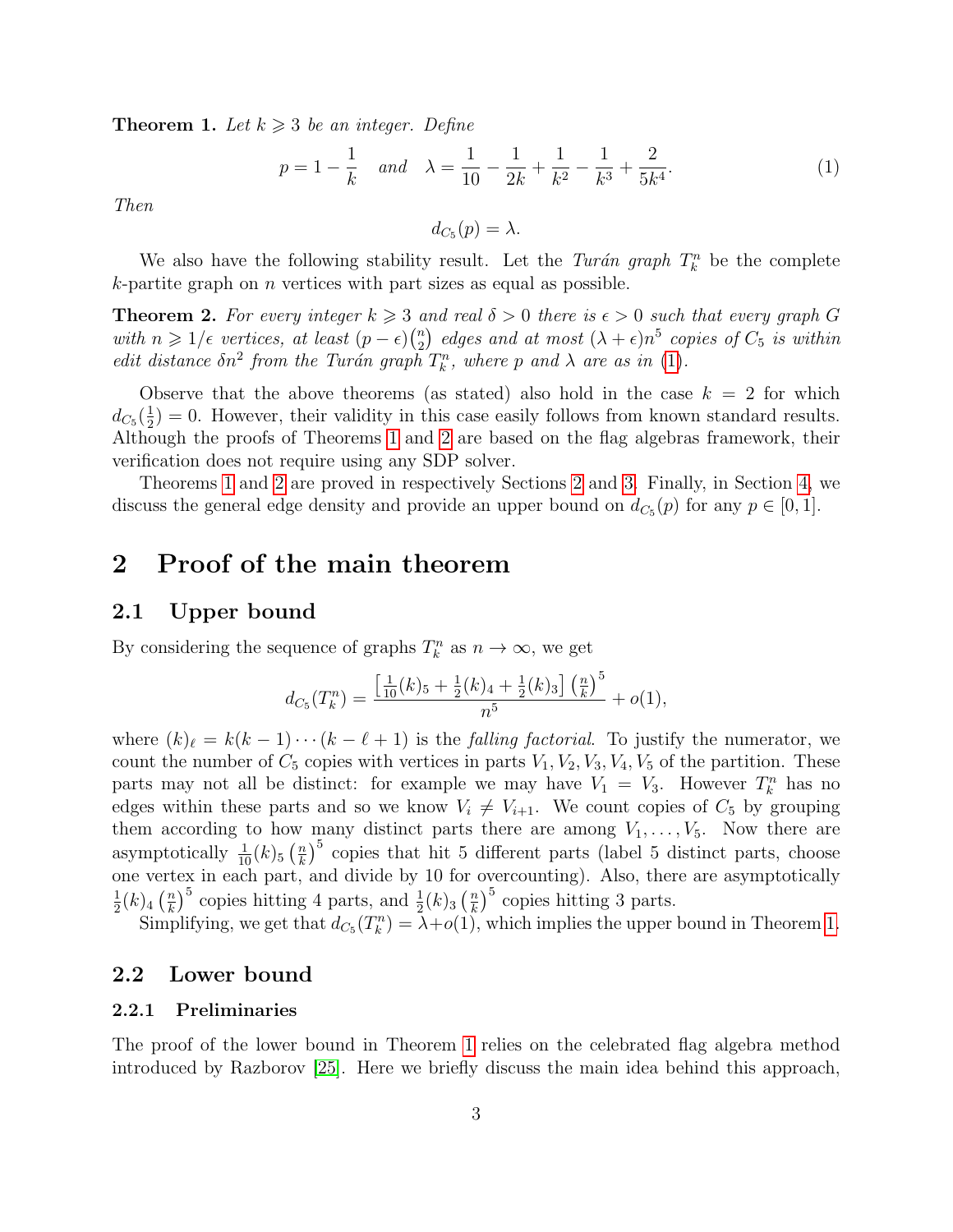referring the reader to [\[25\]](#page-24-2) for all details. Alternatively, our lower bound is rephrased at the beginning of Section [3](#page-8-0) by means of a combinatorial identity (namely [\(12\)](#page-8-1)) whose statement does not use any flag algebra formalism.

Let  $(G_n)_{n\in\mathbb{N}}$  be a sequence of graphs, such that order of  $G_n$  increases. Such a sequence is called *convergent* if for every fixed graph H, the density of H in  $G_n$  converges, i.e., for every H there exists some number  $\phi(H)$ , such that

$$
\lim_{n \to \infty} p(H, G_n) = \phi(H),
$$

where  $p(H, G)$  is the probability that  $|H| = |V(H)|$  vertices chosen uniformly at random from  $V(G)$  induce a copy of H. (Here, it will be more convenient to count induced copies of  $H$ ; see e.g. Equations (5.19)–(5.21) in [\[13\]](#page-23-11) that show how to switch between induced and non-induced versions.) Notice that any sequence of graphs whose orders increase has a convergent subsequence. Thus, without loss of generality we assume  $G_n$  is convergent. Note that  $\phi$  cannot be an arbitrary function since it must satisfy many obvious identities such as  $\phi(edge) + \phi(nonedge) = 1.$ 

Interestingly, these  $\phi$  exactly correspond to homomorphisms that we now describe. Denote by F the set of all graphs and by  $\mathcal{F}_\ell$  the set of graphs of order  $\ell$ , up to an isomorphism. Let  $\mathbb{R} \mathcal{F}$  be the set of all finite formal linear combinations of graphs in  $\mathcal{F}$  with real coefficients. It comes with the natural operations of addition and multiplication by a real number. Let  $K$  be a linear subspace generated by all linear combinations

<span id="page-3-0"></span>
$$
F - \sum_{H \in \mathcal{F}_{\ell}} p(F, H) \cdot H,\tag{2}
$$

where  $\ell > |F|$ . Notice that  $\phi$  evaluated at any element of K gives 0. Finally, let A be  $\mathbb{R} \mathcal{F}$ factorized by  $K$ . It is possible to define multiplication on  $A$ , which we do in Section [2.2.3.](#page-6-0) It can be proved that  $A$  is indeed an algebra. Now limits of convergent graph sequences correspond to homomorphism  $\phi$  from A to R such that  $\phi(F) \geq 0$  for all  $F \in \mathcal{F}$ . Denote the set of all such homomorphisms by  $Hom^+(\mathcal{A}, \mathbb{R})$ .

Let  $OPT$  be the following linear combination, which counts the  $C_5$  copies using induced subgraphs:



where the coefficient of each graph is the number of copies of  $C_5$  it contains. Thus,

<span id="page-3-2"></span>
$$
\phi(OPT) = 120 \lim_{n \to \infty} d_{C_5}(G_n). \tag{3}
$$

The factor 120 = 5! comes from the fact that  $p(F, G_n)$  for  $F \in \mathcal{F}_5$  is the number of copies of F divided by  $\binom{n}{5}$  $n_5$ ) whereas our scaling for  $d_{C_5}$  was chosen as  $n^{-5}$ . Notice that  $OPT$  can be written as a linear combination of all 34 graphs on 5-vertices, where 26 graphs have coefficient 0. Namely,

<span id="page-3-1"></span>
$$
OPT = \sum_{F \in \mathcal{F}_5} c_F^{OPT} F,\tag{4}
$$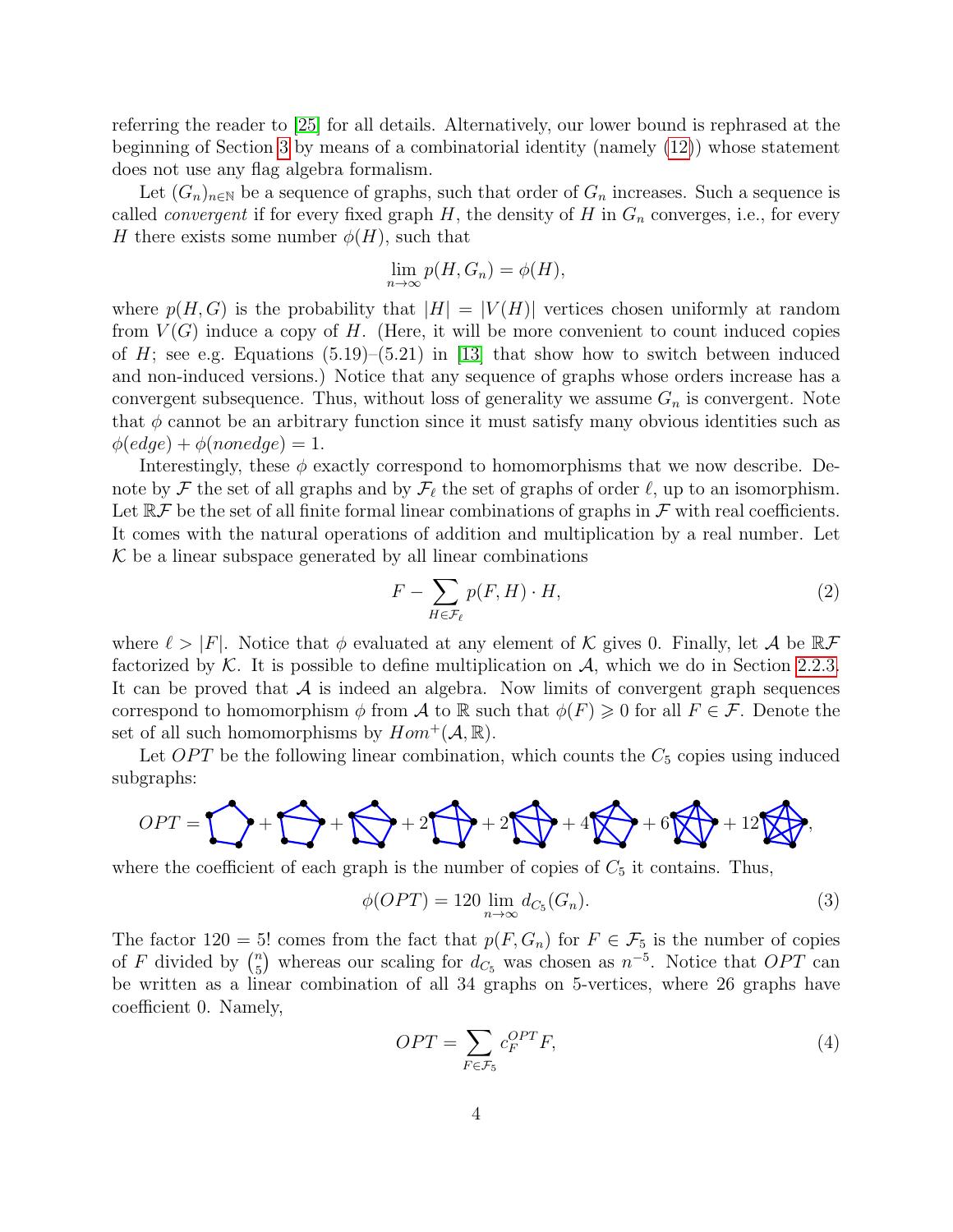where the nonzero entries  $c_F^{OPT}$  are as above.

Our goal is to prove a good lower bound on

$$
\min_{\phi \in Hom^+(\mathcal{A}, \mathbb{R})} \phi(OPT),
$$

given that that the edge density is  $p$ , that is, we have

<span id="page-4-0"></span>
$$
\phi\left(\bigvee\right) = p.\tag{5}
$$

For this we find suitable  $A \in \mathcal{A}$ , such that  $\phi(A) \geq 0$  for all  $\phi \in Hom^+(\mathcal{A}, \mathbb{R})$  with  $\phi(K_2) = p$ , and use it in calculations. In particular, we will use it as  $\phi(OPT) \geq \phi(OPT) \phi(A) = \phi(OPT - A) \geq c$ , where c is the smallest coefficient  $c_F$  when we express  $OPT - A$ as  $\sum_{F \in \mathcal{F}_{\ell}} c_F F$ . Note that A may contain both positive and negative coefficients, and these coefficients combine with coefficients in  $OPT$ .

When  $p=1-\frac{1}{k}$  $\frac{1}{k}$  for integer  $k \geq 3$ , it is possible to prove the sharp lower bound as above by considering graphs only with one labeled vertex and  $\ell = 5$ . Similarly to defining the algebra  $A$  and limits of convergent graph sequences, one can define limits of sequences from the set  $\mathcal{F}^1$  which consists of graphs with exactly one labeled vertex up a label-preserving isomorphism. This gives an algebra  $\mathcal{A}^1$  and homomorphisms  $Hom^+(\mathcal{A}^1,\mathbb{R})$ . In the following, we depict the labeled vertex by a square.

Let  $X$  be the following column vector

<span id="page-4-2"></span>
$$
X = (X_1, \dots, X_6)^T = \begin{pmatrix} \bullet & \bullet \\ \bullet & \bullet \end{pmatrix} \bullet \begin{pmatrix} \bullet & \bullet \\ \bullet & \bullet \end{pmatrix} \bullet \begin{pmatrix} \bullet & \bullet \\ \bullet & \bullet \end{pmatrix} \bullet \begin{pmatrix} \bullet & \bullet \\ \bullet & \bullet \end{pmatrix}^T. \tag{6}
$$

Notice that  $X$  is the vector of all graphs on 3 vertices with exactly one labeled vertex (the yellow square). For isomorphism, the labeled vertex must be preserved but the remaining two vertices may be swapped. If M is a positive semidefinite matrix in  $\mathbb{R}^{6\times6}$ , then for every  $\phi^1 \in Hom^+(\mathcal{A}^1,\mathbb{R})$  it holds that

$$
\phi^1\left(X^T M X\right) = \phi^1\left(X^T\right) M \phi^1\left(X\right) \geqslant 0,
$$

where by  $\phi^1(X)$  we mean application of  $\phi^1$  to each coordinate of X.

Also, there is a linear operator  $[\![\cdot]\!]_1 : \mathbb{R} \mathcal{F}^1 \to \mathbb{R} \mathcal{F}$  (which, roughly speaking, "unlabels"<br>b  $F \subset \mathcal{F}^1$ ) such that for all  $\phi \subset Hom^+(A, \mathbb{R})$  we have  $\phi(\llbracket XY^T M X \rrbracket) > 0$ . Eurthermore, each  $F \in \mathcal{F}^1$  such that for all  $\phi \in Hom^+(\mathcal{A}, \mathbb{R})$  we have  $\phi([X^T M X]_1) \geq 0$ . Furthermore, we have

<span id="page-4-1"></span>
$$
\llbracket X^T M X \rrbracket_1 = \sum_{F \in \mathcal{F}_5} c_F^M \cdot F,\tag{7}
$$

see Section [2.2.3](#page-6-0) for more details, in particular on how to calculate coefficients  $c_F^M$ .

Also, the relation [\(2\)](#page-3-0) for cliques  $K_2$  and  $K_1$  gives that respectively  $K_2 = \sum_{H \in \mathcal{F}_5} p(K_2, H) \cdot$ H and  $1 = K_1 = \sum_{H \in \mathcal{F}_5} H$ . Thus [\(5\)](#page-4-0) can be written as an identity involving densities of 5-vertex graphs.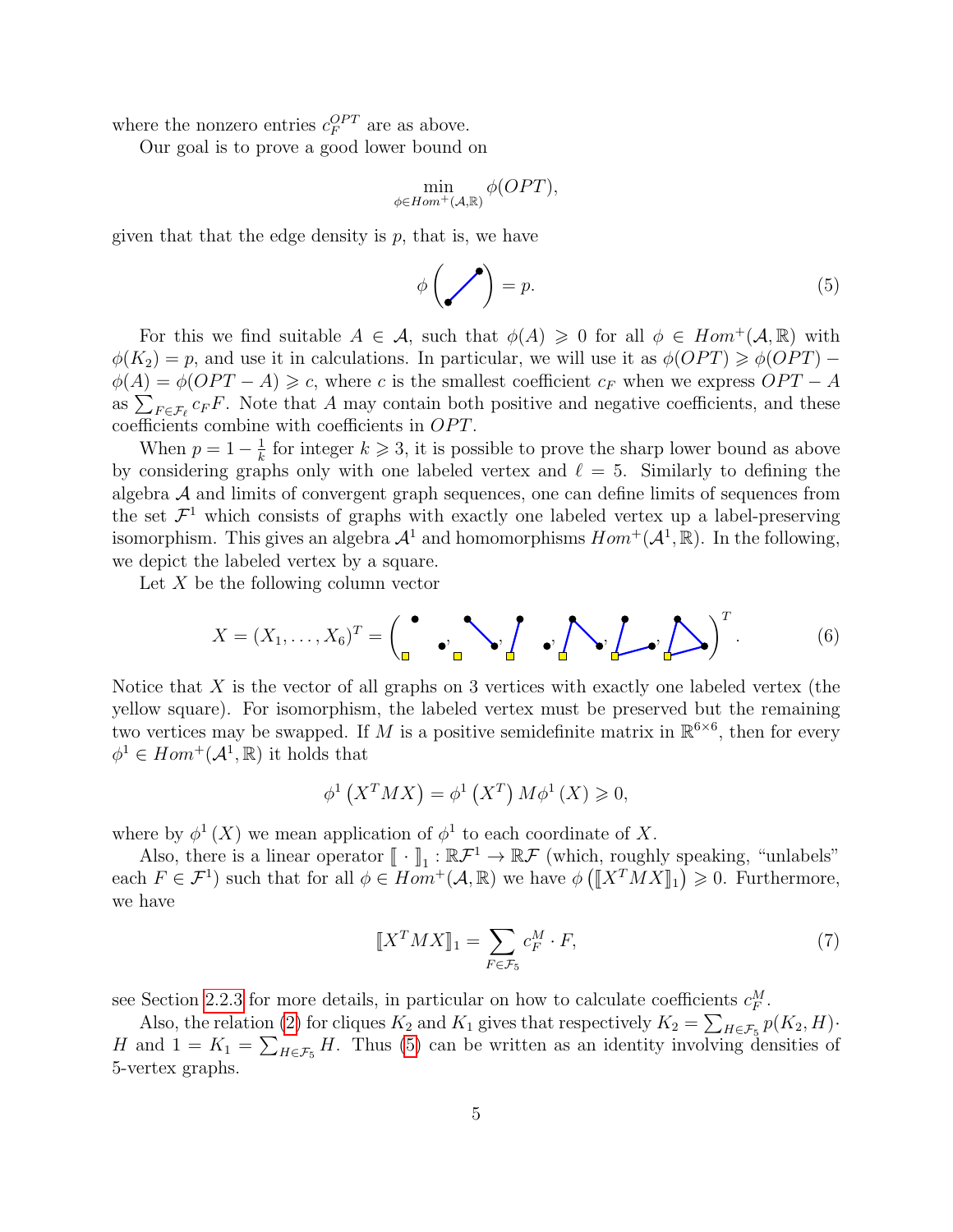Next, we take the sum of equations [\(4\)](#page-3-1), [\(5\)](#page-4-0) multiplied by some  $\alpha$ , and  $\phi\left(\llbracket X^T M X \rrbracket_1\right) \geq 0$ expanded using [\(7\)](#page-4-1), and obtain

$$
\phi(OPT) \geq \phi(OPT) + \alpha \left( p - \phi \left( \bigvee \right) \right) - \phi \left( \llbracket X^T M X \rrbracket_1 \right)
$$

$$
= \phi \left( OPT + \alpha p - \alpha \bigvee \left( \vdash \llbracket X^T M X \rrbracket_1 \right) \right)
$$

$$
= \phi \left( \sum_{F \in \mathcal{F}_5} \left( c_F^{OPT} + \alpha p - \alpha \cdot p(K_2, F) - c_F^M \right) \cdot F \right)
$$

(In [A](#page-25-0)ppendix A we provide  $c_F^{OPT}$  and  $p(K_2, F)$  for each  $F \in \mathcal{F}_5$ .) For  $F \in \mathcal{F}_5$ , define

<span id="page-5-0"></span>
$$
c_F = c_F^{OPT} + \alpha p - \alpha \cdot p(K_2, F) - c_F^M. \tag{8}
$$

With this notation

$$
\phi(OPT) \geq \phi\left(\sum_{F \in \mathcal{F}_5} c_F \cdot F\right) \geq \min_{F \in \mathcal{F}_5} c_F \cdot \phi\left(\sum_{F \in \mathcal{F}_5} F\right) = \min_{F \in \mathcal{F}_5} c_F,\tag{9}
$$

where  $c_F$  is a number that depends on the choice of M and  $\alpha$ . Let us transfer this back to our extremal graph problem:

<span id="page-5-2"></span>**Lemma 3.** For every  $p \in [0, 1]$ ,  $M \ge 0$  and  $\alpha \in \mathbb{R}$ , with  $c_F = c_F(p, M, \alpha)$  as in [\(8\)](#page-5-0), we have

<span id="page-5-1"></span>
$$
d_{C_5}(p) \geqslant \frac{1}{120} \min_{F \in \mathcal{F}_5} c_F.
$$

*Proof.* Suppose on the contrary we can find an increasing sequence of graphs  $G_n$  with edge density  $p + o(1)$  such that  $d_5(G_n)$  stays strictly below the stated bound. Take a convergent subsequence and let  $\phi \in Hom^*(A, \mathbb{R})$  be its limit. It satisfies [\(5\)](#page-4-0) so the bound in [\(9\)](#page-5-1) applies to  $\phi$ . However, this contradicts [\(3\)](#page-3-2).  $\Box$ 

#### <span id="page-5-3"></span>2.2.2 Finding the optimum

Let an integer  $k \geqslant 3$  be fixed. Let p and  $\lambda$  be as in [\(1\)](#page-2-0). By Lemma [3,](#page-5-2) in order to finish the proof of Theorem [1,](#page-2-1) it is enough to present some  $M \geq 0$  and  $\alpha \in \mathbb{R}$  with  $c_F \geq 5! \lambda$  for every  $F \in \mathcal{F}_5$ . Let

$$
\alpha = \frac{1}{k^3} \left( 60k^3 - 240k^2 + 360k - 192 \right).
$$

In order to define matrix  $M$  we define first two matrices  $A$  and  $B$  as follows:

$$
A = \begin{pmatrix} 32k^2 - 96k + 96 & 0 & 4k^2 - 16k \\ 0 & 10k^4 - 30k^3 - 8k^2 + 96k - 96 & -10k^4 + 35k^3 - 4k^2 - 80k + 96 \\ 4k^2 - 16k & -10k^4 + 35k^3 - 4k^2 - 80k + 96 & 10k^4 - 40k^3 + 24k^2 + 64k - 96 \end{pmatrix}
$$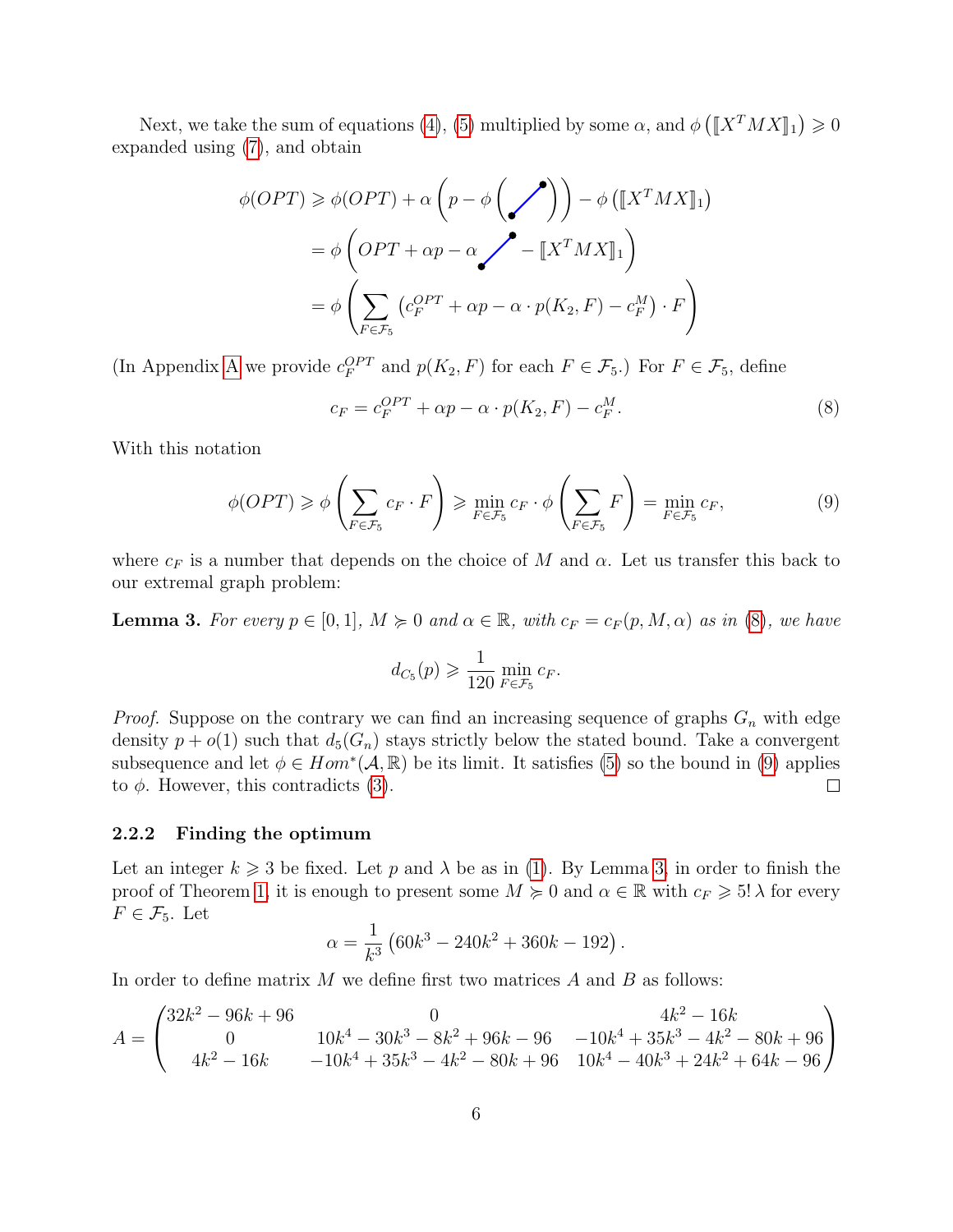and

$$
B = \begin{pmatrix} k-1 & 1 & k-2 & 0 & k-3 & -1 \\ 0 & 2 & k-2 & 0 & 2k-4 & -2 \\ 0 & 0 & k-1 & -1 & 2k-2 & -2 \end{pmatrix}.
$$

It is easy to verify (by checking principal minors) that A is positive definite for any  $k \geqslant 3$ . Therefore, matrix

<span id="page-6-1"></span>
$$
M = \frac{3}{2k^4} B^T A B \tag{10}
$$

is positive semidefinite. In Section [2.2.4](#page-7-0) we briefly describe how we determined matrices A and B. With this choice of M and  $\alpha$  one can verify using for example Maple (see Appendix [B\)](#page-26-0) that coefficients  $c_F$  satisfy:

$$
c_{\hat{1}} = c_{\hat{1}} = c_{\hat{1}} = c_{\hat{1}} = c_{\hat{1}} = c_{\hat{1}} = c_{\hat{1}} = c_{\hat{1}} = c_{\hat{1}} = c_{\hat{1}} = c_{\hat{1}} = c_{\hat{1}} = c_{\hat{1}} = c_{\hat{1}} = c_{\hat{1}} = c_{\hat{1}} = c_{\hat{1}} = c_{\hat{1}} = c_{\hat{1}} = 0
$$
\n
$$
c_{\hat{1}} = c_{\hat{1}} = c_{\hat{1}} = \frac{1}{5k^4}(60k^4 - 300k^3 + 600k^2 - 600k + 240)
$$
\n
$$
c_{\hat{1}} = c_{\hat{1}} = c_{\hat{1}} = \frac{1}{5k^4}(66k^4 - 300k^3 + 600k^2 - 600k + 240)
$$
\n
$$
c_{\hat{1}} = \frac{1}{5k^4}(68k^4 - 300k^3 + 600k^2 - 600k + 240)
$$
\n
$$
c_{\hat{1}} = c_{\hat{1}} = c_{\hat{1}} = c_{\hat{1}} = \frac{1}{5k^4}(64k^4 - 300k^3 + 600k^2 - 600k + 240)
$$
\n
$$
c_{\hat{1}} = \frac{1}{5k^4}(65k^4 - 300k^3 + 600k^2 - 600k + 240)
$$
\n
$$
c_{\hat{1}} = c_{\hat{1}} = c_{\hat{1}} = c_{\hat{1}} = \frac{1}{5k^4}(62k^4 - 300k^3 + 600k^2 - 600k + 240)
$$
\n
$$
c_{\hat{1}} = c_{\hat{1}} = c_{\hat{1}} = \frac{1}{5k^4}(61k^4 - 300k^3 + 600k^2 - 600k + 240).
$$

Since the entries only ever disagree in the  $k^4$  coefficient, it is easy to see that the smallest  $c_F$ 's are in the first two rows and are equal to 5!  $\lambda$ , as desired. (Recall that this proves the lower bound on  $d_{C_5}(p)$  of Theorem [1](#page-2-1) by Lemma [3.](#page-5-2))

## <span id="page-6-0"></span>2.2.3 Products of graphs and determining  $c_F^M$  coefficients

First, we define product of unlabeled graphs. Recall that for a graph G we denote  $|V(G)|$ by |G|. Let  $F_1, F_2, F$  in F be such that  $|F_1| + |F_2| \leq F$ |. Choose uniformly at random two disjoint subsets  $X_1$  and  $X_2$  of  $V(F)$  of sizes  $|F_1|$  and  $|F_2|$ , respectively. Denote by  $p(F_1, F_2; F)$ the probability that  $F[X_1]$  is isomorphic to  $F_1$  and  $F[X_2]$  is isomorphic to  $F_2$ . Finally, the product of  $F_1$  and  $F_2$  is defined as

$$
F_1 \times F_2 = \sum_{F \in \mathcal{F}_{|F_1|+|F_2|}} p(F_1, F_2; F) \cdot F.
$$

The product can be extended to linear combinations of graphs and gives a multiplication operation in A.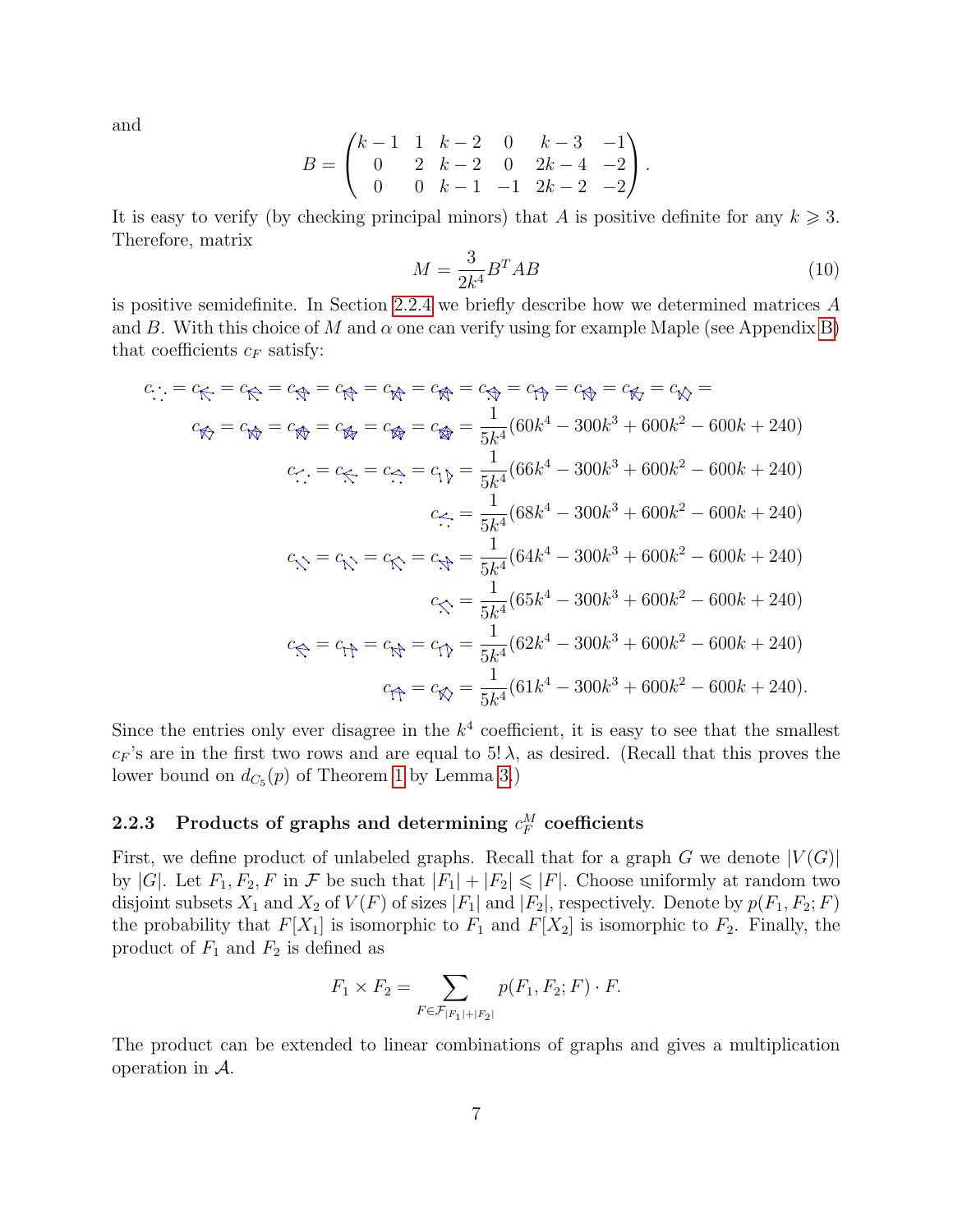The product in  $\mathcal{A}^1$  is defined along the same lines as in  $\mathcal A$  but the intersection of  $X_1$  and  $X_2$  is exactly the labeled vertex. A more precise definition follows. Let  $F_1, F_2, F$  in  $\mathcal{F}^1$  such that  $|F_1| + |F_2| \leq |F| - 1$ . Choose uniformly at random subsets  $X_1$  and  $X_2$  of  $V(F)$  of sizes  $|F_1|$  and  $|F_2|$ , respectively whose intersection is exactly the one labeled vertex. Denote by  $p(F_1, F_2; F)$  the probability that  $F[X_1]$  is isomorphic to  $F_1$  and  $F[X_2]$  is isomorphic to  $F_2$ , where isomorphism preserves the labeled vertex. Finally, the product of  $F_1$  and  $F_2$  is defined as

$$
F_1 \times F_2 = \sum_{F \in \mathcal{F}_{|F_1|+|F_2|-1}} p(F_1, F_2; F) \cdot F.
$$

Next we define the unlabeling operator  $[\![\cdot]\!]_1 : \mathcal{F}^1 \to \mathbb{R}\mathcal{F}$ . We extend  $[\![\cdot]\!]_1$  to a linear stion  $\mathbb{R}\mathcal{F}^1 \to \mathbb{R}\mathcal{F}$  which we also sall  $[\![\cdot]\!]_1$  . Let  $F \subset \mathcal{F}^1$ . Denote by  $C \subset \mathcal{F}$  the gra function  $\mathbb{R}\mathcal{F}^1 \to \mathbb{R}\mathcal{F}$  which we also call  $[\![\cdot]\!]_1$ . Let  $F \in \mathcal{F}^1$ . Denote by  $G \in \mathcal{F}$  the graph obtained from  $F$  by unlabeling the labeled vertex. Let u be a vertex in  $G$  chasen uniformly obtained from  $F$  by unlabeling the labeled vertex. Let  $v$  be a vertex in  $G$  chosen uniformly at random. Let q be the probability that G with labeled v is isomorphic to F. Then

$$
\llbracket F \rrbracket_1 = q \cdot G.
$$

Recall that X is the vector of all 3-vertex labeled graphs from  $\mathcal{F}^1$ :

$$
X = (X_1, X_2, X_3, X_4, X_5, X_6)^T = \begin{pmatrix} \bullet & & \\ & \bullet \\ & & \bullet \end{pmatrix} \bullet \begin{pmatrix} \bullet & & \\ & \bullet \\ & & \bullet \end{pmatrix}^T.
$$

 $\tau$ 

In [A](#page-25-0)ppendix A we list all coefficients for products in  $\mathcal{F}_3^1$ , after unlabeling and multiplying by a scaling factor of 30 to clear denominators. Then we obtain that

$$
[\![X^T M X]\!]_1 = \sum_{i=1}^6 \sum_{j=1}^6 M_{i,j} [\![X_i \times X_j]\!]_1 = \sum_{F \in \mathcal{F}_5} c_F^M \cdot F,
$$

since each  $\|X_i \times X_j\|_1$  is a linear combination of graphs in  $\mathcal{F}_5$ .

#### <span id="page-7-0"></span>2.2.4 Guessing matrices A and B

In this paragraph we describe how we obtained the matrices  $A$  and  $B$ . First, we used semidefinite programming to find a matrix  $M$  for several small odd values of k. Notice that if [\(9\)](#page-5-1) is applied to the extremal construction, then the left-hand side is equal to the right-hand side. That means that all inequalities used are actually equalities. In particular,  $\phi\left(\llbracket X^T M X \rrbracket_1\right) = 0$ . Since M is a positive semidefinite matrix, X evaluated on our extremal<br>example (the limit of  $T^n$  as  $n \to \infty$ ) must give an eigenvector of M expressorbing to example (the limit of  $T_k^n$  as  $n \to \infty$ ) must give an eigenvector of M corresponding to the eigenvalue 0. The matrix  $B$  was obtained by projecting onto the space orthogonal to three zero eigenvectors of M. As noted before, we had one zero eigenvector to start with. By looking at all eigenvectors of  $M$ , we managed to guess another zero eigenvector. We tried projection with the two zero eigenvectors and found the third one in the projection. After having obtained matrices  $B$ , we observed that a suitable  $A$  exists even if we set the coordinate [1, 2] and [2, 1] to 0. With proper scaling of the objective function, we were getting nice matrices from the CSDP [\[3\]](#page-22-1) solver with all entries integers. By using the solutions for several values of k, we calculated a polynomial function of k fitting each entry in matrix  $A$ . Finally we observed that the same matrices A and B also work for even values of  $k$ .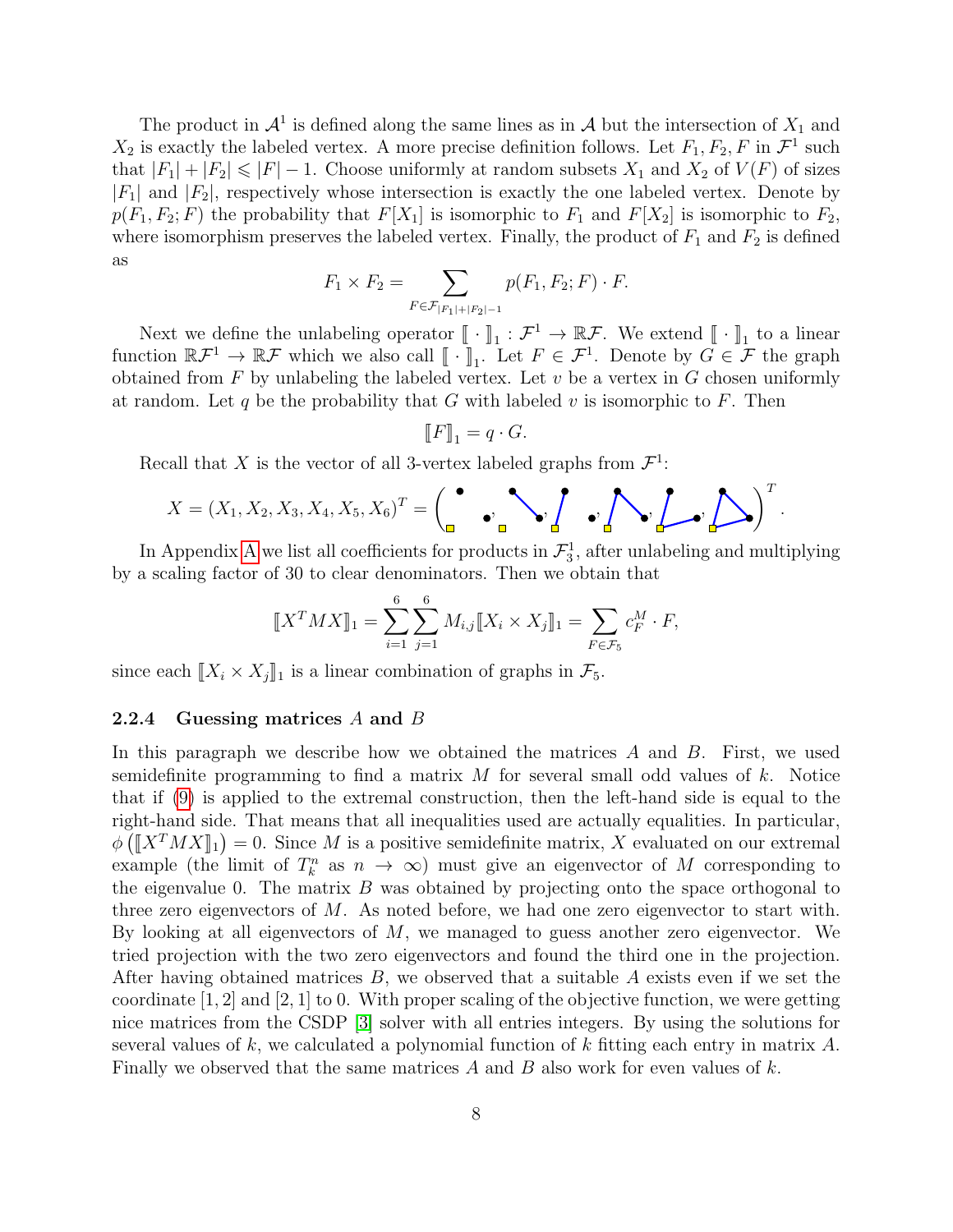# <span id="page-8-0"></span>3 Stability

In this section we prove Theorem [2.](#page-2-2) For this purpose it will be convenient to rewrite our lower bound as an asymptotic identity valid for an arbitrary graph. Fix  $k \geq 3$ . Let p and  $\lambda$ be as in [\(1\)](#page-2-0). Let the matrix  $M \ge 0$ ,  $\alpha \in \mathbb{R}$ , and the reals  $c_F^M, c_F^{OPT}, c_F$ , indexed by  $F \in \mathcal{F}_5$ , be as above.

Recall that  $X = (X_1, \ldots, X_6)^T$  is the vector of 3-vertex rooted graphs defined in [\(6\)](#page-4-2). For a graph  $G = (V, E)$  of order  $n \ge 5$  and a vertex  $r \in V$ , let  $Y_r$  be the column vector whose *i*-th component is the number of unordered 2-sets  $\{u, v\} \subseteq V \setminus \{r\}$  such that the induced graph  $G[\lbrace r, u, v \rbrace]$  rooted at r is isomorphic to  $X_i$ . Define  $\overline{Y} = \frac{4}{5}$  $\frac{4}{5!} \sum_{r \in V} Y_r^T M Y_r \geqslant 0.$ 

Let us argue that

<span id="page-8-2"></span>
$$
\overline{Y} = \sum_{F \in \mathcal{F}_5} c_F^M P(F, G) + O(n^4),\tag{11}
$$

where for  $F \in \mathcal{F}_\ell$  we let  $P(F, G) = \binom{n}{\ell}$  $\binom{n}{\ell} p(F, G)$  be the number of  $\ell$ -sets inducing a copy of F in G. Indeed, the *i*-th entry of  $Y_r$  can be written as a double sum  $\frac{1}{2} \sum_{u \in V} \sum_{v \in V}$  of the indicator function that r, u, v are distinct and the graph  $G[\{r, u, v\}]$  when rooted at r is isomorphic to  $X_i$ . Using this representation of  $Y_r$  and expanding everything, we can write Y as a sum over all  $(r, u, v, u', v') \in V^5$  of some function that depends only the graph induced by the (multi)set  $(r, u, v, u', v')$  inside G. Apart of  $O(n<sup>4</sup>)$  terms when some of the vertices coincide, the remaining ones can be grouped by the isomorphism type  $F \in \mathcal{F}_5$  of  $G[\lbrace r, u, v, u', v' \rbrace]$ . For  $F \in \mathcal{F}_5$ , each unordered 5-set spanning an induced copy of F in G contributes the same amount (depending only on F and M) and the coefficient  $c_F^M$  was in fact defined by us to be equal to this common value. Thus [\(11\)](#page-8-2) holds.

Likewise,  $P(K_2, G) \binom{n-2}{3}$  $\binom{-2}{3}$  and  $\binom{n}{5}$  $\binom{n}{5}$  can be written as fixed linear combinations of  $P(F, G)$ over  $F \in \mathcal{F}_5$ . Also,  $d_{C_5}(\tilde{G})n^5 = \sum_{F \in \mathcal{F}_5} c_F^{OPT} P(F, G)$  is the number of 5-cycles in G. Putting all together, we obtain the following identity valid for an arbitrary graph G:

<span id="page-8-1"></span>
$$
d_{C_5}(G) n^5 + \frac{\alpha}{5!} \left( 2P(K_2, G)n^3 - pn^5 \right) - \overline{Y} + O(n^4) = \sum_{F \in \mathcal{F}_5} c_F P(F, G), \tag{12}
$$

where  $c_F$  for  $F \in \mathcal{F}_5$  was defined to be exactly the contribution of each induced copy of F in G to the left-hand side while all combinations when some vertices in the underlying 5-fold sum coincide are absorbed into the error term  $O(n^4)$ .

Note that if we multiply [\(12\)](#page-8-1) by  $\binom{n}{5}$  $\binom{n}{5}^{-1}$  then the scaled terms in [\(12\)](#page-8-1) will be asymptotically the same as in [\(9\)](#page-5-1) when  $n \to \infty$ . Since  $\sum_{F \in \mathcal{F}_5} P(F, G) = \binom{n}{5}$  $\binom{n}{5}$ , the right-hand size of [\(12\)](#page-8-1) can be lower bounded by  $\binom{n}{5}$  $\binom{n}{5}$  min $_{F \in \mathcal{F}_5}$   $c_F$ , giving the required lower bound in Theorem [1](#page-2-1) since each  $c_F$  is at least 5!  $\lambda$ .

Let us turn to stability. Take any sequence of graphs  $G_m$  of strictly increasing orders such that

<span id="page-8-3"></span>
$$
|E(G_m)| \geqslant \left(p - \frac{1}{m}\right) \binom{|G_m|}{2} \quad \text{and} \quad d_{C_5}(G) \leqslant \lambda + \frac{1}{m}, \qquad \text{for all } m \in \mathbb{N}.
$$
 (13)

Observe that if  $c_F > \lambda$  for some  $F \in \mathcal{F}_5$ , then the right-hand side of [\(12\)](#page-8-1) is at least  $(\lambda + (c_F - \lambda)p(F, G))\binom{n}{5}$  $n_{5}^{n}$ ). Thus we have that  $p(F, G_m) = o(1)$  as  $m \to \infty$  for every such F.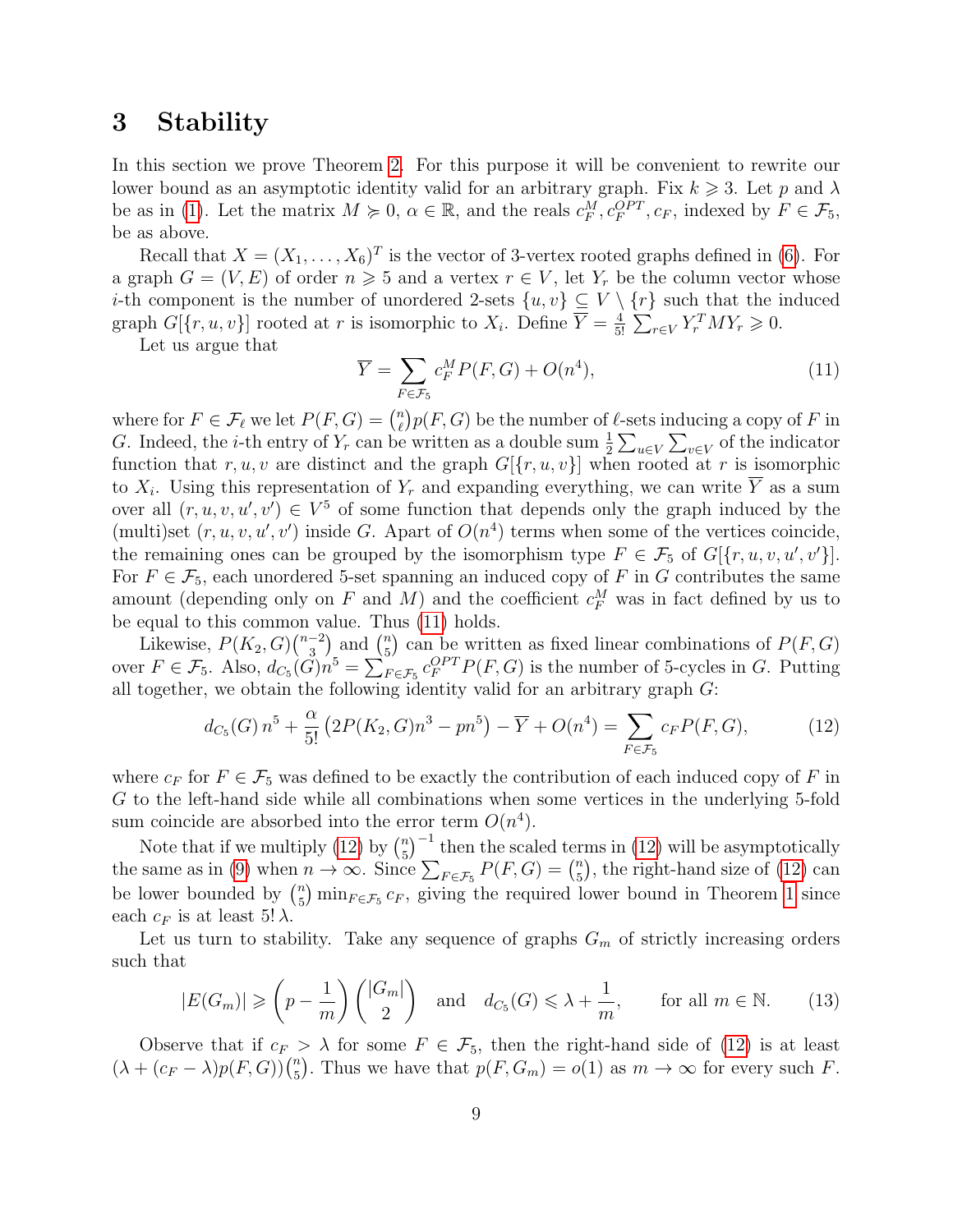<span id="page-9-0"></span>By looking at the explicit formulas for  $c_F$  near the end of Section [2.2.2,](#page-5-3) we see that there are 16 such graphs. They are collected into the list  $\mathcal L$  in Figure [1,](#page-9-0) and are denoted by  $L_1, \ldots, L_{16}$ in this order.



Figure 1: The list  $\mathcal{L} = (L_1, \ldots, L_{16})$ 

Let the co-cherry  $\overline{P_2}$  is the complement of the 2-edge path  $P_2$ , that is,  $\overline{P_2}$  is the graph with 3 vertices and 1 edge. Next, we show that its density in  $G_m$  must also be  $o(1)$ . Note that there are 5-vertex graphs not in the list  $\mathcal L$  that contain the co-cherry. Thus the naive approach does not work and a slightly more involved argument is needed.

<span id="page-9-2"></span>**Lemma 4.** For every sequence of graphs  $G_m$  as in [\(13\)](#page-8-3), we have that

$$
\lim_{m \to \infty} p(\overline{P_2}, G_m) = 0.
$$

*Proof.* Let m be sufficiently large,  $G = G_m$ ,  $V = V(G)$  and  $n = |V|$ . For  $i \in \{0, 1, 2\}$ , let  $F_i$ be the (unique) graph of order 4 with *i* disjoint edges. Let  $\mathcal{L}' = \mathcal{L} \cup \{F_0, F_1, F_2\}.$ 

Apply the induced removal lemma (see, e.g.,  $[1, 4]$  $[1, 4]$ ) to G to destroy all induced graphs in  $\mathcal{L}'$  whose density is  $o(1)$ . Formally, let  $f = n^{-1} + \max\{p(L, G_m) : L \in \mathcal{L}\}\)$  (and let initially  $G = G_m$ ). As long as there is at least one  $F \in \mathcal{L}'$  with  $0 < p(F, G) \leq f$ , change as few as possible adjacencies in G to destroy all copies of all such  $F$  so that, additionally, no graph in  $\mathcal{L}'$  absent from G is introduced. Since f tends to 0 as  $m \to \infty$  and the above iteration is applied at most  $|\mathcal{L}'|$  times (in fact, at most  $|\mathcal{L}' \setminus \mathcal{L}| + 1 = 4$  times), we change  $o(n^2)$  edges in total by the induced removal lemma. Also, the final graph  $G$  contains no graph from the list  $\mathcal L$  since the first iteration destroyed all such subgraphs by our choice of f.

<span id="page-9-1"></span>*Claim* 4.1. G contains no induced  $F_1$  (i.e., 4 vertices spanning exactly one edge).

*Proof.* Take a copy of  $F_1$  and add one new vertex x of degree d. If  $d \in \{0, 1, 2, 3\}$ , then the sets of possible obtained graphs up to isomorphism are respectively  $\{L_1\}$ ,  $\{L_2, L_5\}$ ,  $\{L_4, L_6, L_8\}$ , and  $\{L_7, L_9\}$ . We see that each 1-vertex extension of  $F_1$  is in  $\mathcal L$  except when  $d = 4$  (that is, when x is adjacent to every vertex of  $F_1$ ). This means that for every copy of  $F_1$ , say on  $A \subseteq V$ , the set A is complete to  $V \setminus A$  in G. It follows that every two distinct induced copies of  $F_1$  are vertex-disjoint and thus G has at most  $n/4$  such copies. This is at most  $f\binom{n}{4}$  $\binom{n}{4}$ , so G has no copy of  $F_1$  at all.  $\Box$ 

*Claim* 4.2. G contains no induced  $F_2$  (which is the matching with two edges).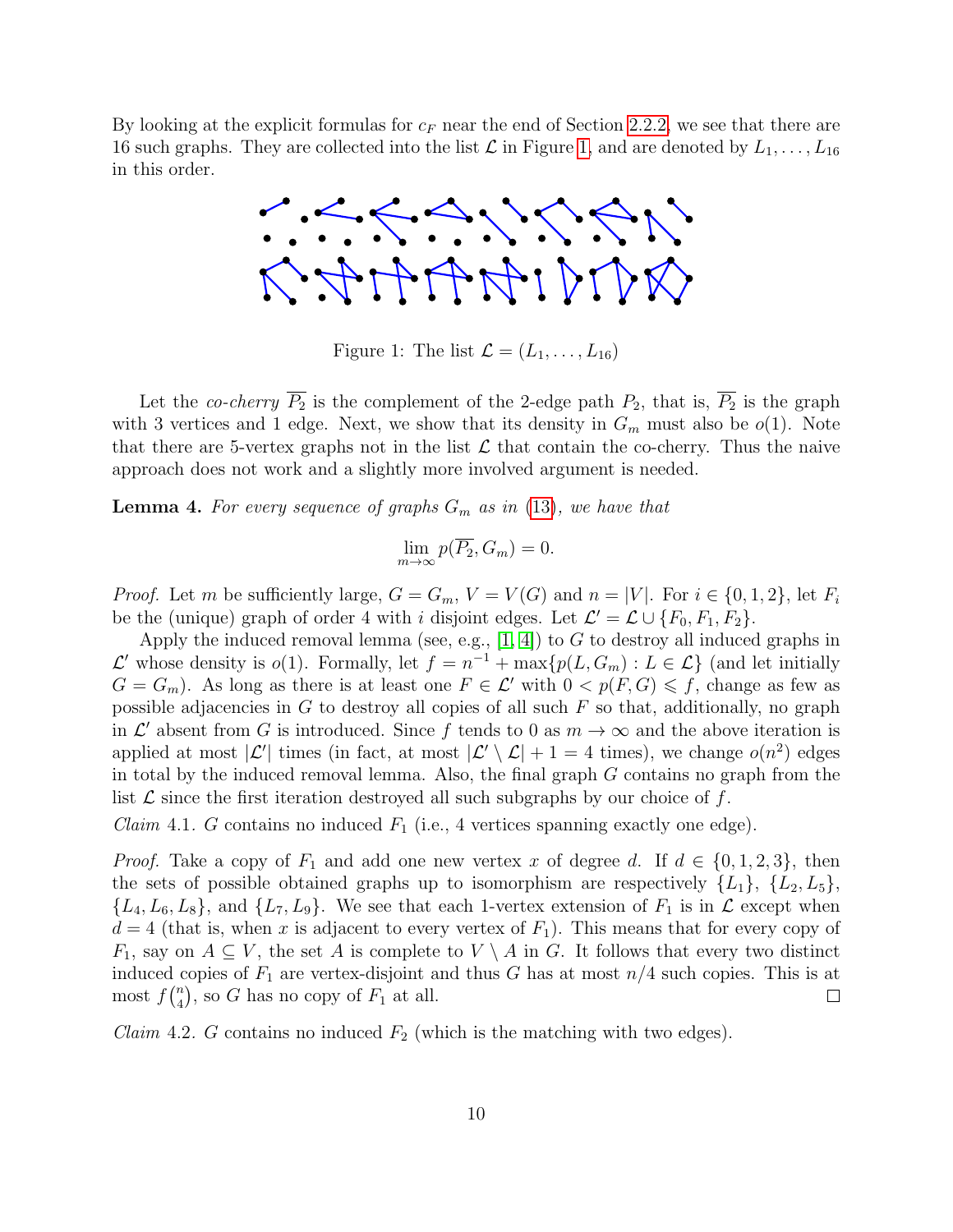*Proof.* If we extend a copy of  $F_2$  by adding a vertex x of degree  $d \in \{0, 1, 2, 3\}$ , then we obtain graphs in respectively  $\{L_5\}$ ,  $\{L_8\}$ ,  $\{L_{11}, L_{14}\}$  and  $\{L_{15}\}$ . Thus the only extension that does not lead to a graph in  $\mathcal L$  is to connect x to every vertex of  $F_2$ . This gives that every two distinct induced copies of  $F_2$  in G are vertex-disjoint. Thus we have at most  $O(n) \leq f\binom{n}{4}$  $\binom{n}{4}$ copies of  $F_2$ , that is, none at all.

Consider the edgeless 4-vertex graph  $F_0$ . If we add a vertex x of degree  $d \in \{1,2,3\},\$ then we get respectively  $L_1$ ,  $L_2$  and  $L_3$ . The only remaining ways are to have x empty or complete to  $F_0$ . Now, consider any copy of  $F_0$  in G, say with vertex set  $A_0 \subseteq V(G)$ . By above, every vertex outside of  $A_0$  is empty or complete to  $A_0$ . Let  $A \supseteq A_0$  consist of all vertices of G that send no edges to  $A_0$ . Note that A is an independent set: if we had an edge xy inside A then x, y plus some two extra vertices from  $A_0$  would span a copy of  $F_1$ in G, contradicting Claim [4.1.](#page-9-1) Moreover, A is complete to  $V \setminus A$ . Indeed, for every pair  $(a, b) \in A \times (V \setminus A)$ , the subgraph of G induced by a and some further three vertices of  $A_0$ has no edges; thus the vertex  $b \notin A$  must be complete to it.

It follows that we can find disjoint independent sets  $A_i$ ,  $i \in I$ , in V such that each  $A_i$ is complete to  $V \setminus A_i$  while every copy of  $F_0$  in G is inside one of these sets  $A_i$ . Define  $B = V \setminus (\cup_{i \in I} A_i).$ 

By the definition of B and the above claims, we have that  $H = G[B]$  is  $\{F_0, F_1, F_2\}$ -free. This means that the complement  $H$  of  $H$  cannot have a (not necessarily induced) 4-cycle  $C_4$  because for any way of filling its diagonals we get  $F_0$ ,  $F_1$  or  $F_2$  in H. Thus  $|E(\overline{H})|$  is at most the Turán function  $ex(n, C_4) = O(n^{3/2})$ , that is, H is  $O(n^{3/2})$ -close in the edit distance to being a complete graph. We see that G is  $O(n^{3/2})$ -close to the complete partite graph G' with parts  $A_i$ ,  $i \in I$ , and  $\{x\}$ ,  $x \in B$ . As every co-cherry in G has to contain at least one pair where  $E(G)$  and  $E(G')$  differ, G has at most  $O(n^{5/2})$  co-cherries.

Since the original graph  $G_m$  and G differ in  $o(n^2)$  adjacencies, the co-cherry density in  $G_m$  is  $o(1)$ , as required.  $\Box$ 

Thus, another application of the induced removal lemma gives that we can change  $o(1)$ fraction of adjacencies in  $G_m$  and make it  $P_2$ -free, that is, complete partite. Thus, in order to finish the proof of Theorem [2,](#page-2-2) it is enough to argue that each of the k largest parts of  $G_m$ has  $(\frac{1}{k} + o(1))|G_m|$  vertices. We present two proofs of this. The first proof is more direct but longer. The second one is shorter but assumes some known facts about graphons.

### 3.1 First proof

We need the following auxiliary result.

<span id="page-10-0"></span>**Lemma 5.** Suppose a graph  $J$  on n vertices has a subgraph  $X$  such that

- (i) X has x vertices where  $\epsilon' n \leqslant x \leqslant (1 \epsilon')n$  and edge density  $q \leqslant \frac{1}{2}$ 2
- (ii) X is complete to  $V(J) \setminus X$
- (iii) X contains at least  $\frac{1}{2}x^4q^3 + \epsilon'x^4$  copies of  $P_4$ .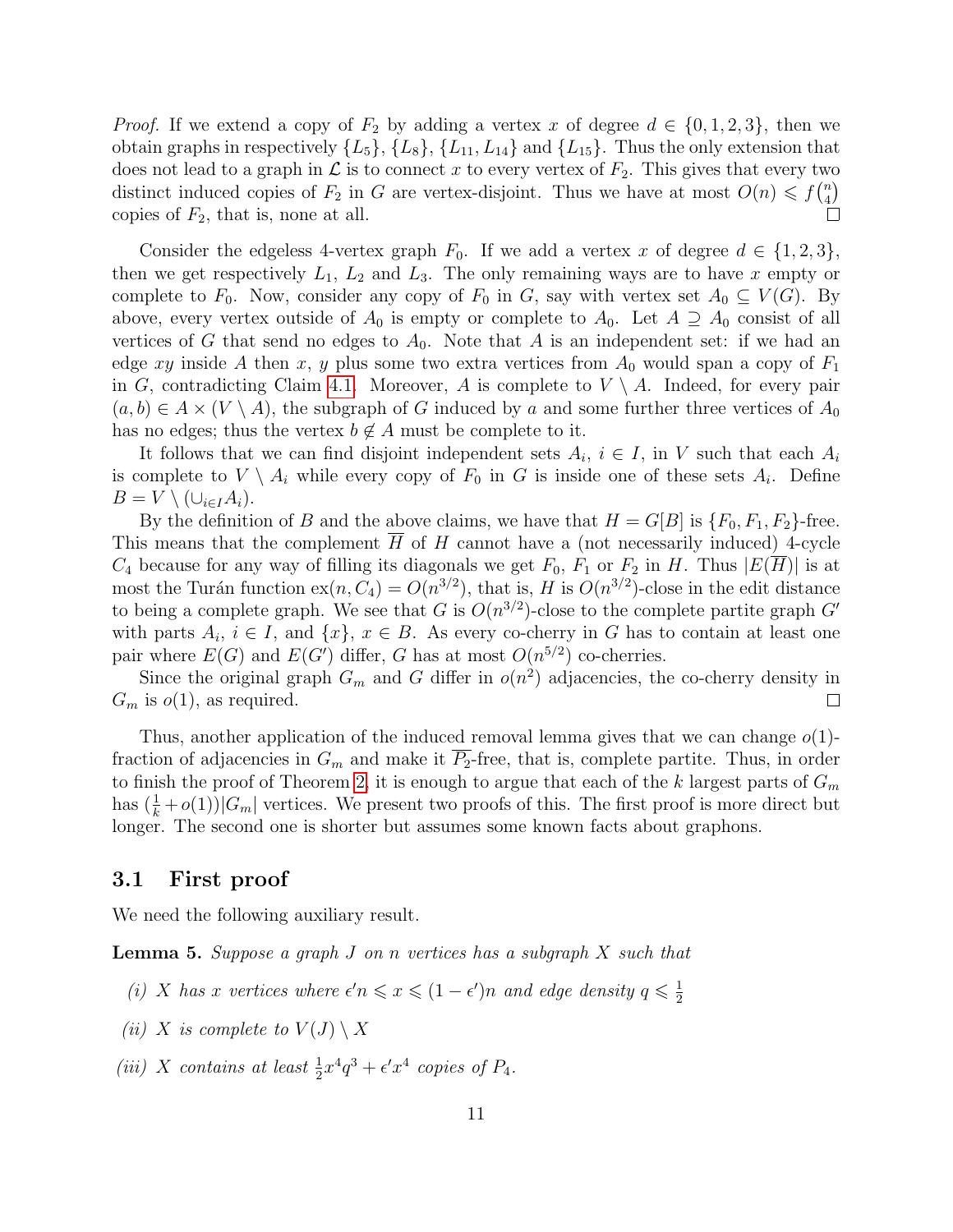Then there exists a graph  $J'$  on n vertices with asymptotically the same edge density as  $J$ and

$$
d_{C_5}(J') \leq d_{C_5}(J) - \frac{1}{2}(\epsilon')^6.
$$

*Proof.* Note first that conditions [\(i\)](#page-20-1) and [\(ii\)](#page-20-2) imply that  $J$  is dense since it has at least  $\epsilon'(1-\epsilon')n^2 edges$ . We make J' by replacing X with a X', which is a random balanced bipartite graph with edge probability  $2q$ . We will not change the rest of the graph, so  $J' - X' = J - X$ . W.h.p. X' has edge density asymptotically q and so J' has asymptotically the same edge density as  $J$ . We will argue that  $J'$  has much fewer copies of  $C_5$  than  $J$  has, by considering several possible types of  $C_5$  copies.

We will compare the copies according to how they intersect  $X$  (for counting copies of  $C_5$ ) in the graph  $J$ ) or  $X'$  (in  $J'$ ). Specifically, since X is complete to the rest of  $J$  we have

$$
\nu_{C_5}(J) = \sum_{H} m_{H} \nu_{H}(X) \cdot \nu_{C_5-H}(J - X)
$$

where the sum is over all induced subgraphs  $H \subseteq C_5$ , and the coefficient  $m_H$  is the number of  $C_5$  copies contained in the graph formed by taking a copy of H and a copy of  $C_5 - H$  with every possible edge in between. Recall that  $\nu_H(G)$  counts the number of (not necessarily induced) copies of  $H$  in  $G$ . Similarly, we have

$$
\nu_{C_5}(J') = \sum_{H} m_H \nu_H(X') \cdot \nu_{C_5-H}(J'-X') = \sum_{H} m_H \nu_H(X') \cdot \nu_{C_5-H}(J-X),
$$

since  $J' - X' = J - X$ . So we will compare  $\nu_H(X)$  with  $\nu_H(X')$  for each H. Specifically we will show that  $\nu_H(X') \leq (1 + o(1))\nu_H(X)$  for each H, and that this inequality holds with some room for  $H = P_4$ .

Some easy cases: when H has no vertices,  $\nu_H(X) = \nu_H(X') = 1$ . When H is a single vertex,  $\nu_H(X) = \nu_H(X') = x$ . When H is just an edge,  $\nu_H(X) = (1 + o(1))\nu_H(X') =$  $(1+o(1))\binom{x}{2}$  $\chi^2$ )q. When H has 2 vertices and no edge we have  $\nu_H(X') = \nu_H(X) = \binom{x}{2}$  $_{2}^{x}).$ When  $H$  is the graph on 3 vertices consisting of an edge and an isolated vertex, we have  $\nu_H(X') = (1 + o(1))\nu_H(X) = (1 + o(1))x\binom{x}{2}$  $_{2}^{x})q.$ 

When  $H = P_3$  (the path of length 2) we have

$$
\nu_{P_3}(X') = 2\left(\frac{\frac{x}{2}}{2}\right)\frac{x}{2}(2q)^2 = (1+o(1))\frac{1}{2}x^3q^2
$$

which we compare to

$$
\nu_{P_3}(X) = \sum_{v \in X} \binom{|N(v) \cap X|}{2} \geqslant x \cdot \binom{\frac{2q\binom{x}{2}}{x}}{2} = (1 + o(1))\frac{1}{2}x^3q^2.
$$

Finally we consider the case  $H = P_4$ . We have

$$
\nu_{P_4}(X') = 2\binom{\frac{x}{2}}{2} \cdot 2\binom{\frac{x}{2}}{2} (2q)^3 = (1+o(1))\frac{1}{2}x^4q^3
$$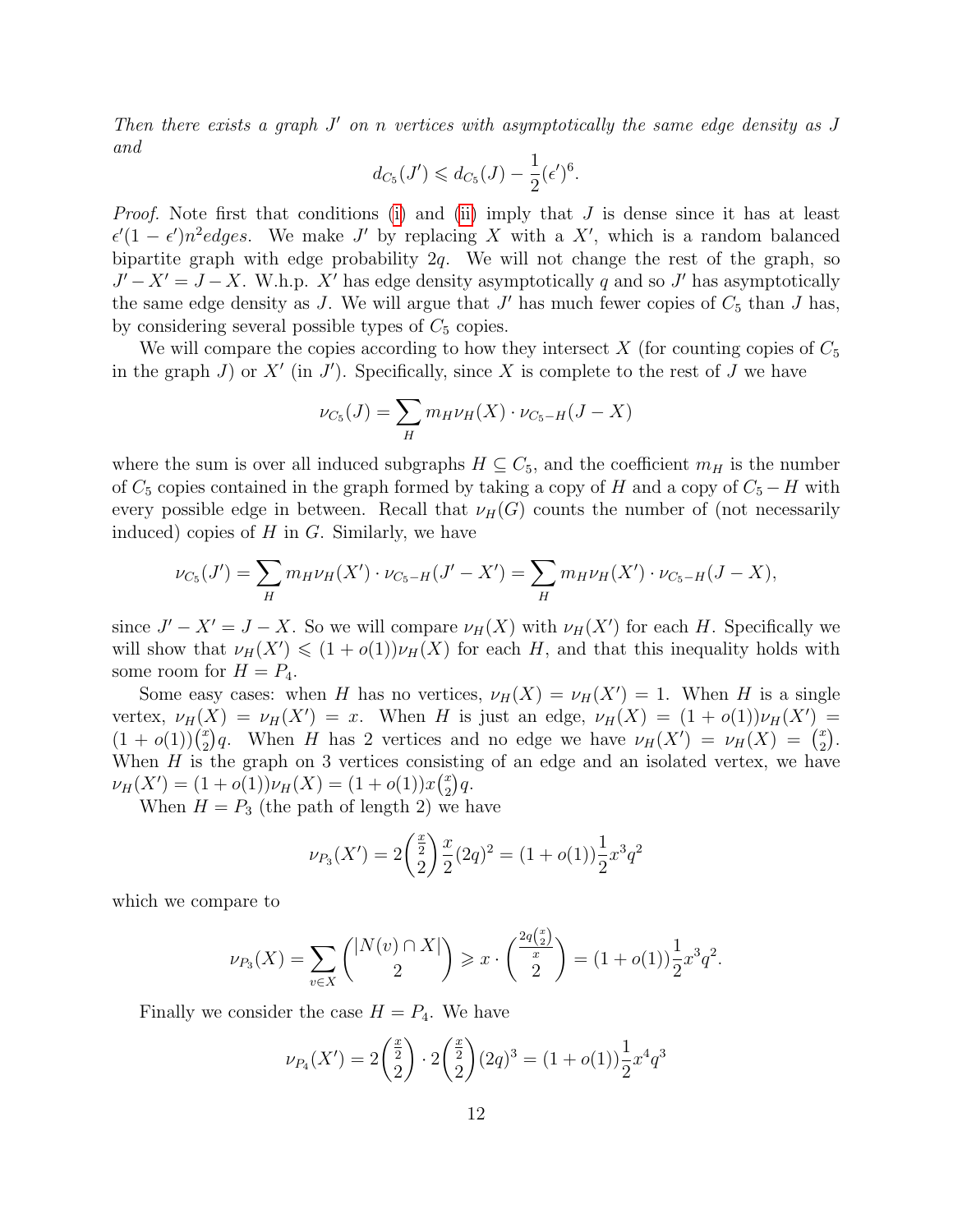which we compare to

$$
\nu_{P_4}(X) = \frac{1}{2}x^4q^3 + \epsilon'x^4.
$$

Taking all possible  $H$  into account, we see that

$$
\nu_{C_5}(J) - \nu_{C_5}(J') = \sum_{H} [\nu_H(X) - \nu_H(X')] \cdot \nu_{C_5-H}(J - X)
$$
  
\n
$$
\geq [\nu_{P_4}(X) - \nu_{P_4}(X')] \cdot \nu_{C_5-P_4}(J - X)
$$
  
\n
$$
\geq (1 + o(1))\epsilon' x^4 \cdot (n - x)
$$
  
\n
$$
> \frac{1}{2} (\epsilon')^6 n^5
$$

and so

$$
d_{C_5}(J') \leq d_{C_5}(J) - \frac{1}{2} (\epsilon')^6.
$$

*Proof of Theorem [2.](#page-2-2)* Let  $G_m$  be as in [\(13\)](#page-8-3). Let  $m \to \infty$ . By the induced graph removal lemma and Lemma [4](#page-9-2) we can eliminate all co-cherries in the graph  $G = G_m$  of order  $n \to \infty$ by adding or removing at most  $\alpha n^2$  edges, for some  $\alpha = \alpha(\epsilon) \to 0$  as  $\epsilon \to 0$ . Call this new graph G', which has edge density p', where  $p - 2\alpha \leqslant p' \leqslant p + 2\alpha$ . Moreover, G' is a complete k'-partite graph for some k'. Say the parts of G' are  $X_1, \ldots, X_{k'}$ . Also, note that since adding (or removing) one edge to G creates (or destroys) at most  $n^3$  copies of  $C_5$ , we have

$$
d_{C_5}(G) = d_{C_5}(G') + O(\alpha),
$$

and

$$
d_{C_5}(p) = d_{C_5}(p') + O(\alpha)
$$

(recall that we use big-O notation to replace quantities that are bounded in absolute value, and the quantity being replaced may be negative). Now

<span id="page-12-0"></span>
$$
d_{C_5}(G') \leq d_{C_5}(G) + O(\alpha) \leq d_{C_5}(p) + \epsilon + O(\alpha) \leq d_{C_5}(p') + O(\epsilon + \alpha) \tag{14}
$$

and so  $G'$  has nearly the minimum  $C_5$ -density among graphs with edge density  $p'$ .

In the following, we will need a parameter  $\beta = \beta(\epsilon) = (\epsilon + \alpha(\epsilon))^{1/100}$ .

*Claim* 5.1. We are done unless we have the following. For any  $i \neq j$ ,  $|X_i| + |X_j| \leq (1 - \beta)n$ .

*Proof.* WLOG, suppose for contradiction that  $|X_1|+|X_2| \geq (1-\beta)n$ , so the number of edges in  $G'$  is at most

$$
\binom{n}{2} - \binom{|X_1|}{2} - \binom{|X_2|}{2} \le \binom{n}{2} - 2\binom{\frac{(1-\beta)n}{2}}{2} \le \frac{1}{2}n^2 - \frac{1}{4}(1-\beta)^2n^2 = \left(\frac{1}{4} + O(\beta)\right)n^2
$$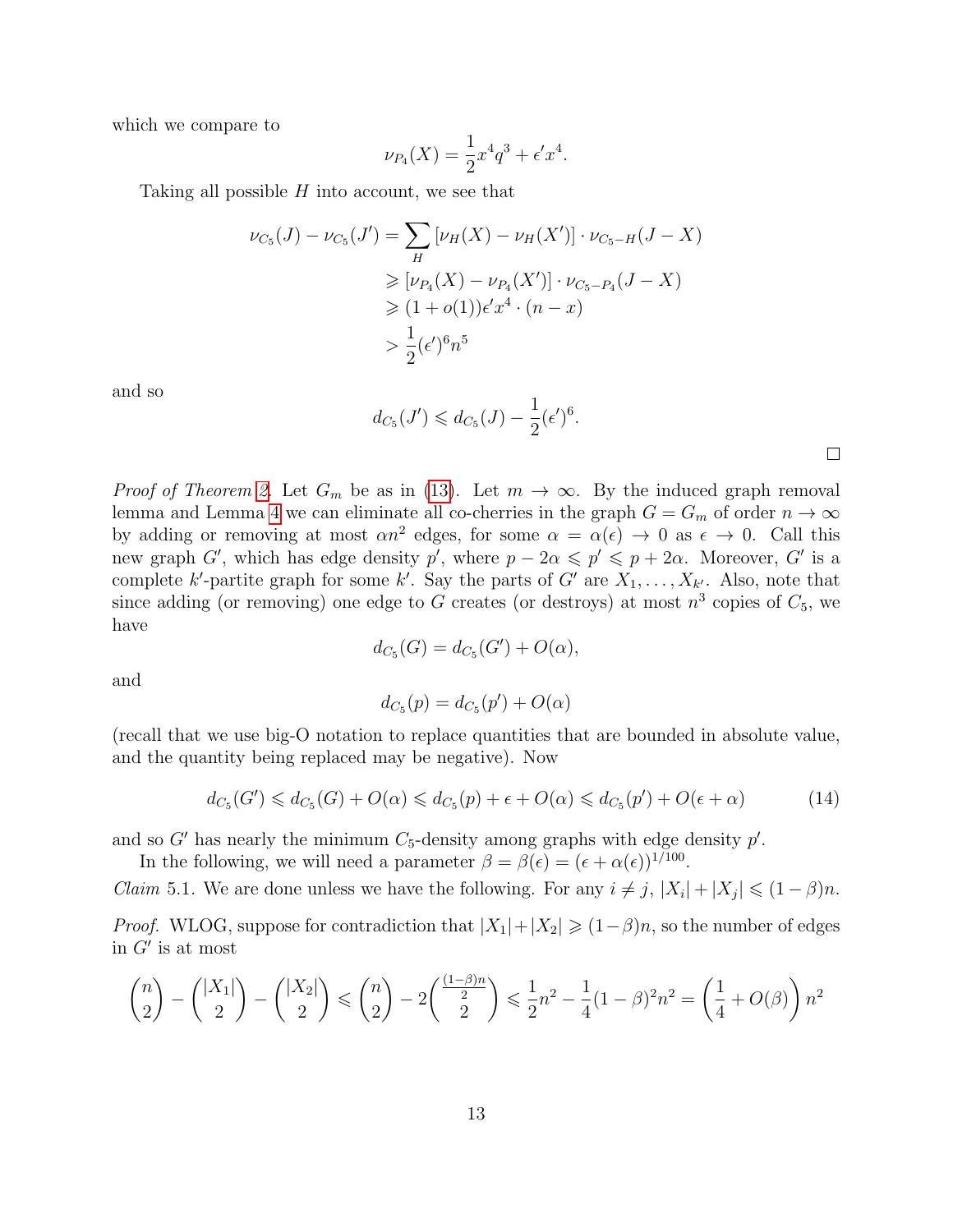and so we must have  $k = 2$  since throughout the proof we assume  $\epsilon$  (and therefore  $\alpha$  and  $\beta$ ) are sufficiently small. Now if  $||X_1| - |X_2|| > \beta^{1/3}n$ , say WLOG  $X_1 > X_2 + \beta^{1/3}n$  then the number of edges in  $G'$  is at most

$$
|X_1||X_2| + \beta n(|X_1| + |X_2|) + {\beta n \choose 2} \leq \left(\frac{n}{2} + \frac{1}{2}\beta^{1/3}n\right) \left(\frac{n}{2} - \frac{1}{2}\beta^{1/3}n\right) + \beta n^2 + {\beta n \choose 2}
$$

$$
= \left(\frac{1}{4} - \frac{1}{4}\beta^{2/3} + O(\beta)\right)n^2,
$$

which is a contradiction for small  $\epsilon$  since G' has at least  $\binom{n}{2}$  $\binom{n}{2}p-\alpha n^2$  edges (where  $p=\frac{1}{2}$ )  $\frac{1}{2}$  since  $k = 2$ ) and  $\frac{1}{4}\beta^{2/3} + O(\beta) > \alpha$  for small  $\epsilon$ . To summarize, G' is a complete partite graph that has two large parts  $X_1, X_2$  which differ in size by at most  $\beta^{1/3}n$ , and together the rest of the parts make up at most  $\beta n$  vertices. It is easy to see then that G' can be changed into a balanced complete bipartite graph by editing  $O(\beta^{1/3}n^2)$  edges.  $\Box$ 

<span id="page-13-0"></span>Thus we henceforth assume that for any  $i \neq j$ ,  $|X_i| + |X_j| \leq (1 - \beta)n$ . *Claim* 5.2. For all *i*, *j*, if  $|X_i|, |X_j| \geq \beta n$ , then  $||X_i| - |X_j|| \leq \beta n$ .

*Proof.* Suppose for contradiction that there are two parts (WLOG say  $X_1, X_2$ ) such that  $|X_1|, |X_2| \geq \beta n$  and  $||X_1| - |X_2|| > \beta n$ . We will derive a contradiction by arguing that G can be modified by Lemma [5](#page-10-0) to form another graph  $G^*$  of asymptotically the same edge density but with significantly smaller  $C_5$ -density than  $G'$ .

We apply Lemma [5](#page-10-0) with  $J = G', X = X_1 \cup X_2, \epsilon' = \frac{1}{2}$  $\frac{1}{2}\beta^6$  and

$$
q = \frac{x_1 x_2}{\binom{x}{2}} = (1 + o(1)) \frac{2x_1 x_2}{x^2}
$$

where  $|X_i| = x_i$  and  $x = x_1 + x_2$ . Let us check the conditions of the lemma. Clearly we have

$$
\beta n \leqslant x \leqslant (1 - \beta)n,
$$

and  $X$  is complete to the rest of the graph (since  $X$  is composed of two parts of a complete partite graph). Finally, the number of copies of  $P_4$  in X is

$$
\nu_{P_4}(X) = 2\binom{x_1}{2} \cdot 2\binom{x_2}{2} = (1 + o(1))x_1^2 x_2^2
$$

which we compare to

$$
\frac{1}{2}x^4q^3 = (1+o(1))\frac{1}{2}x^4\left(\frac{2x_1x_2}{x^2}\right)^3 = (1+o(1))\frac{4x_1^3x_2^3}{x^2}.
$$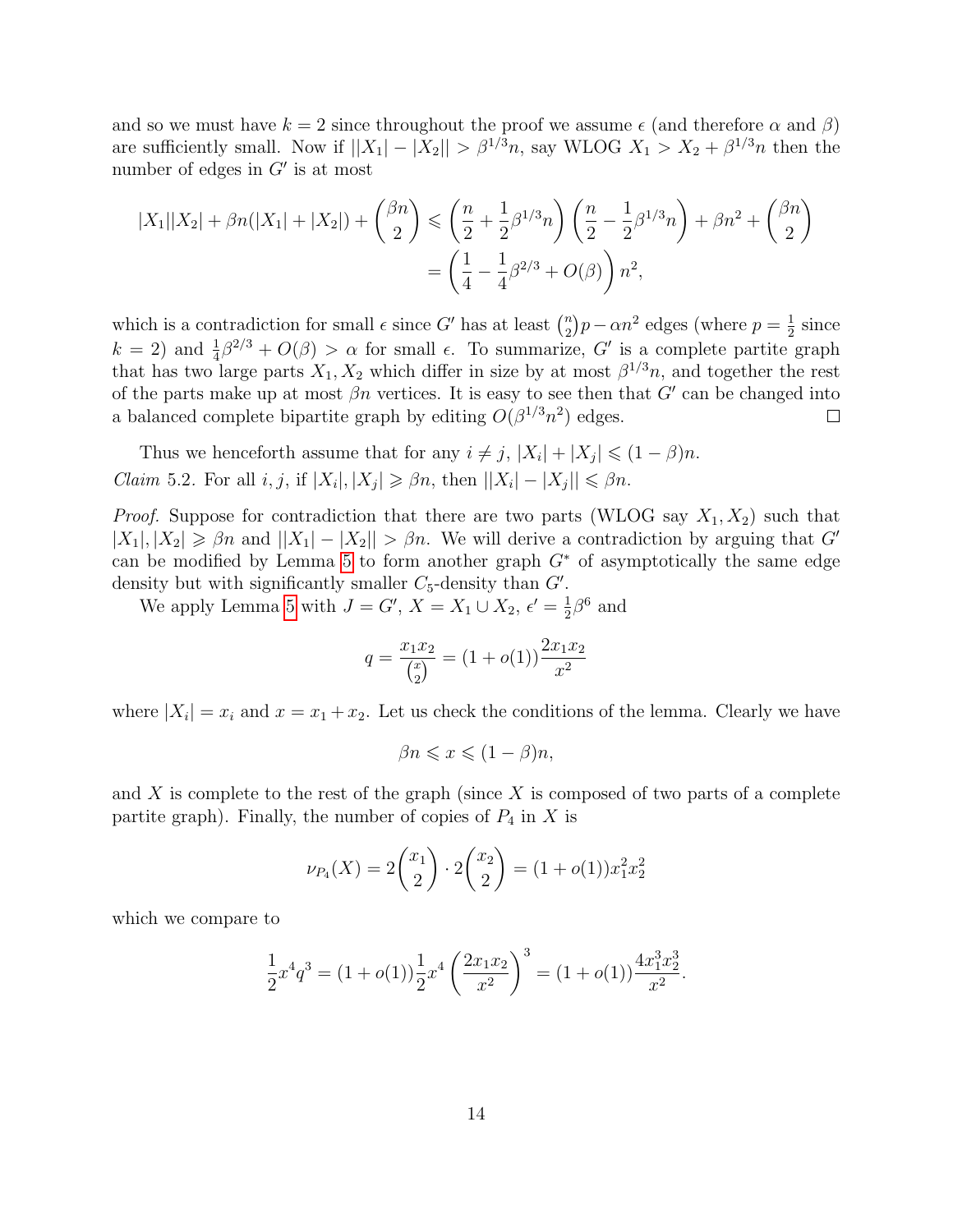From here we can see that

$$
\nu_{P_4}(X) - \frac{1}{2}x^4 q^3 \ge (1 + o(1)) \left( x_1^2 x_2^2 - \frac{4x_1^3 x_2^3}{x^2} \right)
$$
  
\n
$$
\ge \frac{1}{2} \cdot \frac{x_1^2 x_2^2}{x^2} (x^2 - 4x_1 x_2)
$$
  
\n
$$
= \frac{1}{2} \cdot \frac{x_1^2 x_2^2}{x^2} (x_1 - x_2)^2
$$
  
\n
$$
\ge \frac{1}{2} \frac{(\beta n)^4}{n^2} (\beta n)^2 = \frac{1}{2} \beta^6 n^4 \ge \frac{1}{2} \beta^6 x^4
$$

and so Lemma [5](#page-10-0) applies, implying that  $J = G'$  must have  $C_5$ -density at least

$$
d_{C_5}(p') + \frac{1}{2} \left(\frac{1}{2}\beta^6\right)^6 = d_{C_5}(p') + \frac{1}{128}\beta^{36}.
$$

But then from [\(14\)](#page-12-0), we have

$$
d_{C_5}(p') + \frac{1}{128} \beta^{36} \leq d_{C_5}(G') \leq d_{C_5}(p') + O(\epsilon + \alpha),
$$

a contradiction for small  $\epsilon$  since  $\beta = (\epsilon + \alpha)^{1/100}$ .

WLOG say that  $|X_1|, \ldots, |X_\ell| \geq \beta n$  and  $|X_i| < \beta n$  for any  $i > \ell$ . By Claim [5.2,](#page-13-0) there is some value x such that  $|X_i| \in [(x - \beta)n, (x + \beta)n]$  for  $1 \leq i \leq \ell$ . Then the number of edges in  $G'$  is at most

$$
\binom{n}{2} - \sum \binom{|X_i|}{2} \leq \binom{n}{2} - \ell \binom{(x-\beta)n}{2}
$$

$$
= \frac{1}{2}n^2(1 - \ell x^2 + O(\beta)).
$$

We will now show a lower bound matching the above upper bound. Since for any numbers  $a \geq b$  and  $\delta > 0$ , we have  $(a+\delta)^2 + (b-\delta)^2 > a^2 + b^2$  the following holds. Since  $\sum_{i > \ell} |X_i| \leqslant n$ , and for  $i > \ell$  we have  $|X_i| \leq \beta n$ , the maximum possible value of  $\sum_{i>\ell} |X_i|^2$  occurs when all the terms are either 0 or  $(\beta n)^2$ , meaning that the number of positive terms would be at most  $\frac{1}{\beta}$ , so we have

$$
\sum_{i>\ell} |X_i|^2 \leq \frac{1}{\beta} \cdot (\beta n)^2 = \beta n^2
$$

the number of edges in  $G'$  is then at least

$$
\binom{n}{2} - \sum \binom{|X_i|}{2} \ge \binom{n}{2} - \ell \binom{(x+\beta)n}{2} - \frac{1}{2}\beta n^2
$$

$$
= \frac{1}{2}n^2(1 - \ell x^2 + O(\beta)).
$$

 $\Box$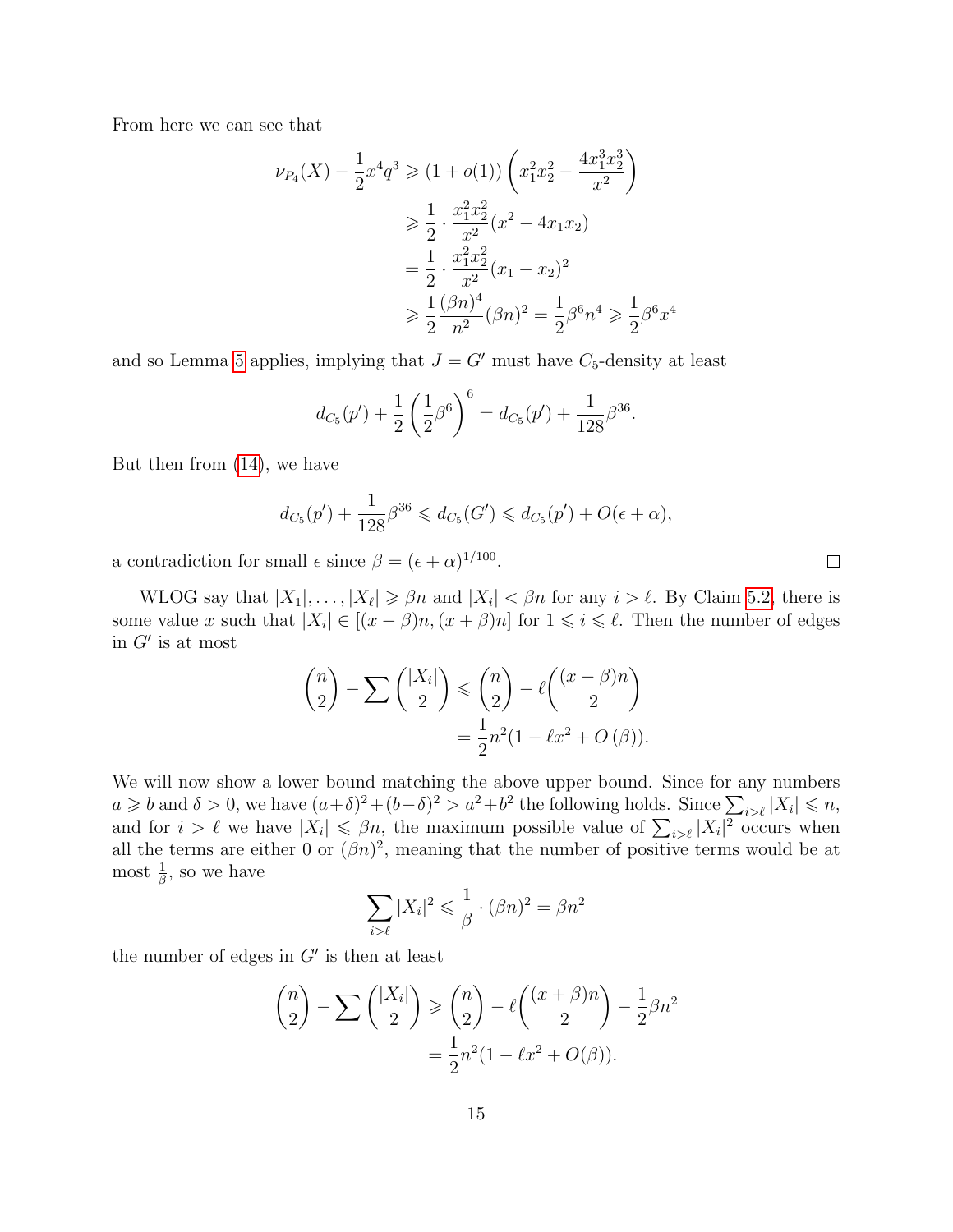But we know G' has edge density  $p' = 1 - \frac{1}{k} + O(\alpha) = 1 - \ell x^2 + O(\beta)$  and so we get

$$
x = \frac{1}{\sqrt{k\ell}} + O(\beta)
$$

and in particular  $\ell \leq k$  since otherwise  $|X_1| + \ldots + |X_\ell| \geq (\ell x + O(\beta))n > n$ . To summarize, at this point we know that the graph must have  $\ell \leq k$  "large" parts which each have about  $\frac{1}{\sqrt{k\ell}}n$  vertices, and the rest of the parts are "small" and each have at most  $\beta n$  vertices. We would like to show that  $\ell = k$ , so assume for contradiction that  $\ell < k$ . Claim 5.3.  $\sum_{i>\ell} |X_i| > \beta n$ .

Proof. Observe that

$$
\sum_{i>\ell} |X_i| = n - \sum_{i \leq \ell} |X_i| = n - \ell \left( \frac{1}{\sqrt{k\ell}} + O(\beta) \right) n = \left( 1 - \frac{\sqrt{\ell}}{\sqrt{k}} + O(\beta) \right) n > \beta n
$$

since  $\ell < k$  and we may assume  $\beta > 0$  is arbitrarily small.

Now we will use Lemma [5](#page-10-0) on  $J = G'$  and X being  $X_1$  together with several of the small  $X_i$ s, which will finish the proof. Recall we have  $|X_1|$  of size  $\left(\frac{1}{\sqrt{kl}}+O(\beta)\right)n$ . We know  $|X_i| < \beta n$  for all  $i > \ell$  and at the same time  $|\bigcup_{i>\ell} X_i| > \beta n$ . Hence there exists an integer z such that  $\beta n \leqslant |\bigcup_{z\geqslant i\geqslant \ell} X_i| \leqslant 2\beta n$ . Let  $Y = \bigcup_{z\geqslant i\geqslant \ell} X_i$ . In order to apply Lemma [5](#page-10-0) to  $X = X_1 \cup Y$ , we need to count the number of copies of  $P_4$  in X, the other assumptions of Lemma [5](#page-10-0) are clearly satisfied. Notice that  $\nu_{P_4}(X)$  is bounded from below by the number of copies of  $P_4$  that alternate vertices in  $X_1$  and in Y, which gives

<span id="page-15-0"></span>
$$
\nu_{P_4}(X) \ge |X_1|^2 |Y|^2 \ge |X_1|^2 (\beta n)^2 = \frac{\beta^2}{kl} n^4 + O(\beta^3) n^4. \tag{15}
$$

Denote  $|X|$  by x. Notice that

$$
x = |X_1| + |Y| = \left(\frac{1}{\sqrt{kl}} + O(\beta)\right)n.
$$

Let  $e$  be the number of edges in X. It can be bounded from above by pretending that Y is a complete graph, which gives

$$
e \le |X_1| \cdot |Y| + |Y|^2/2 \le \frac{2\beta n^2}{\sqrt{kl}} + O(\beta^2)n^2.
$$

This gives

$$
q = \frac{2e}{x^2} \leq 4\beta\sqrt{kl} + O(\beta^2).
$$

Hence X satisfies of Lemma  $5(iii)$  with  $\epsilon' = \frac{\beta^2 kl}{2}$  $\frac{2}{2}$ <sup>kl</sup>, since

$$
\frac{1}{2}x^4q^3 \leqslant \frac{32\beta^3}{\sqrt{kl}}n^4 + O(\beta^4)n^4
$$

 $\Box$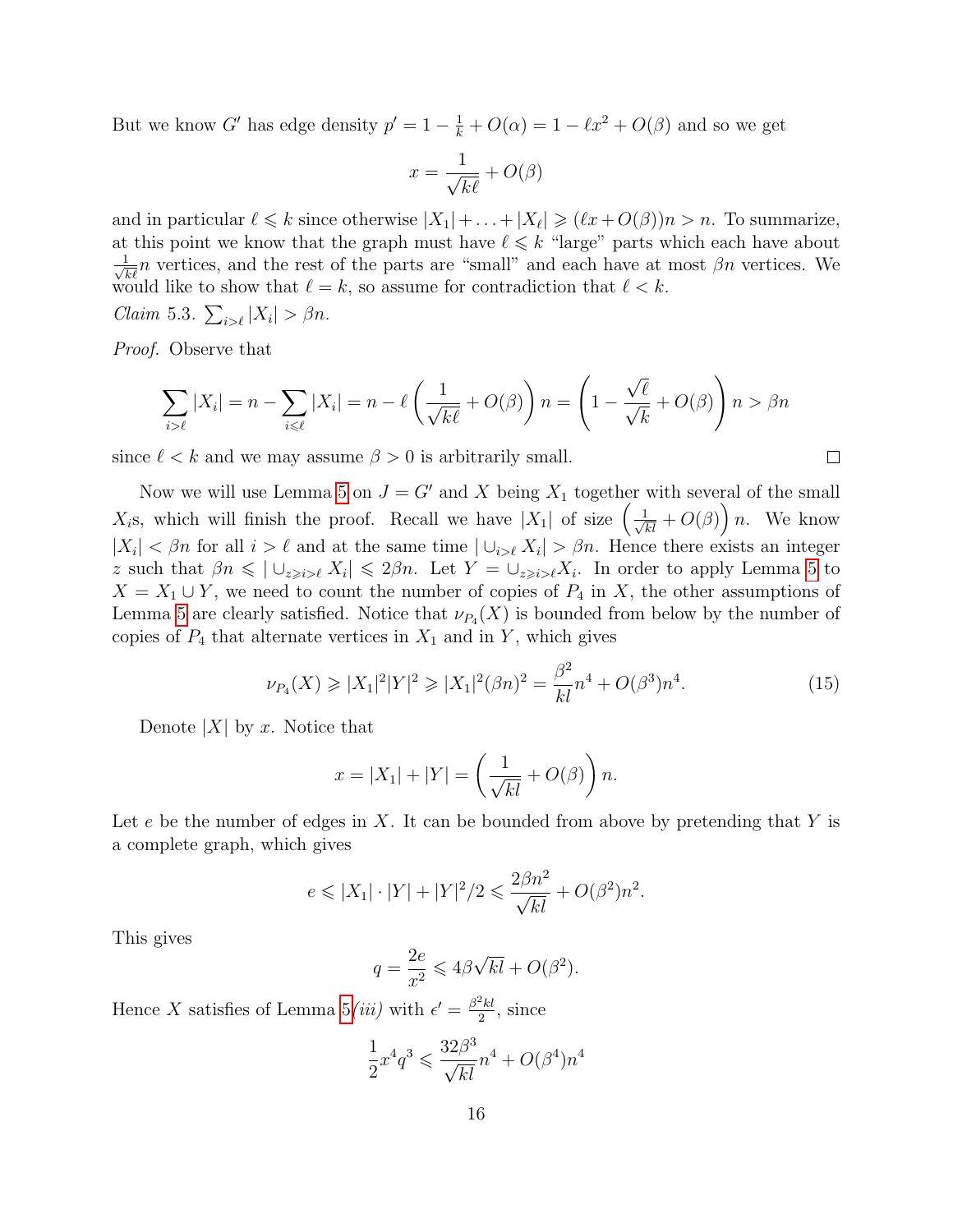is significantly smaller than  $\nu_{P_4}(X)$  (see [\(15\)](#page-15-0)) and  $\epsilon' x^4 \leq \frac{\beta^2}{2kl} n^4 + O(\beta^4) n^4$  is about  $\frac{1}{2} \nu_{P_4}(X)$ . Hence Lemma [5](#page-10-0) implies

$$
d_{C_5}(G') \geq d_{C_5}(p') + \frac{\beta^{12}(kl)^6}{2^7} > d_{C_5}(p') + \beta^{19}.
$$

Combining this with [\(14\)](#page-12-0) gives the final contradiction

$$
d_{C_5}(p') + \beta^{19} \leqslant d_{C_5}(G') \leqslant d_{C_5}(p') + O(\epsilon + \alpha)
$$

for a small  $\epsilon$  since  $\beta = (\epsilon + \alpha)^{1/100}$ .

Summarizing, we just showed that G can be transformed into the Turán graph  $T_n^k$  by adding or deleting at most  $o(n^2)$  edges.

### 3.2 Second proof

Here we use some notions related to graphons. An introduction to graphons and further details can be found in the excellent book by Lovász [\[13\]](#page-23-11). In general, a *graphon* is a quadruple  $Q = (\Omega, \mathcal{B}, \mu, W)$ , where  $(\Omega, \mathcal{B}, \mu)$  is a standard probability space and  $W : \Omega \times \Omega \to [0, 1]$  is a symmetric measurable function, see [\[13,](#page-23-11) Section 13.1]. For a graph  $F$  on  $[k]$ , its *induced* homomorphism density in Q is

$$
t_{\text{ind}}(F,Q) = \int_{\Omega^k} \prod_{ij \in E(F)} W(x_i, x_j) \prod_{ij \in E(\overline{F})} (1 - W(x_i, x_j)) d\mu(x_1) \dots d\mu(x_k).
$$

Here we identify two graphons Q and Q' if  $t_{\text{ind}}(F,Q) = t_{\text{ind}}(F,Q')$  for every graph F, calling them equivalent.

The relevance of graphons comes from the result of Lovász and Szegedy [\[15\]](#page-23-12) that positive homomorphisms  $\phi : Hom^+(\mathcal{A}, \mathbb{R}) \to \mathbb{R}$  are in one-to-one correspondence with graphons Q (up to equivalence) so that, for every graph F on [k], we have  $\phi(F) = p(F, Q)$ , where we let  $p(F,Q) = \frac{k!}{|\text{aut}(F)|} t_{\text{ind}}(F,Q)$  with  $\text{aut}(F)$  being the group of automorphisms of F. Also, let

$$
d_{C_5}(Q) = \frac{1}{5!} \sum_{F \in \mathcal{F}_5} c_F^{OPT} p(F, Q).
$$

We correspond to a graph  $G = (V, E)$  the graphon  $Q_G = (V, 2^V, \mu, A)$  where  $\mu$  is the uniform measure and  $A: V \times V \rightarrow \{0,1\}$  is the adjacency function of G. Then, for example,  $t_{\text{ind}}(F,Q_G)$  is the probability that a uniform random map  $f: V(F) \to V(G)$  is an *induced* homomorhism, that is, for all  $i, j \in V(F)$ ,  $\{i, j\} \in E(F)$  if and only if  $\{f(i), f(j)\} \in E(G)$ . We say that a sequence of graphons  $Q_n$  converges to Q if, for every graph F, we have  $\lim_{n\to\infty} t_{\text{ind}}(F,Q_n) = t_{\text{ind}}(F,Q)$ . In particular, if  $Q_n = Q_{G_n}$  for some increasing sequence of graphs  $G_n$ , then this gives the same convergence of graphs that we used.

Since, by Lemma [4,](#page-9-2) we will be seeing only the limits of (almost) complete partite graphs, the following more restrictive class  $P$  of "complete partite" graphons will suffice for our

 $\Box$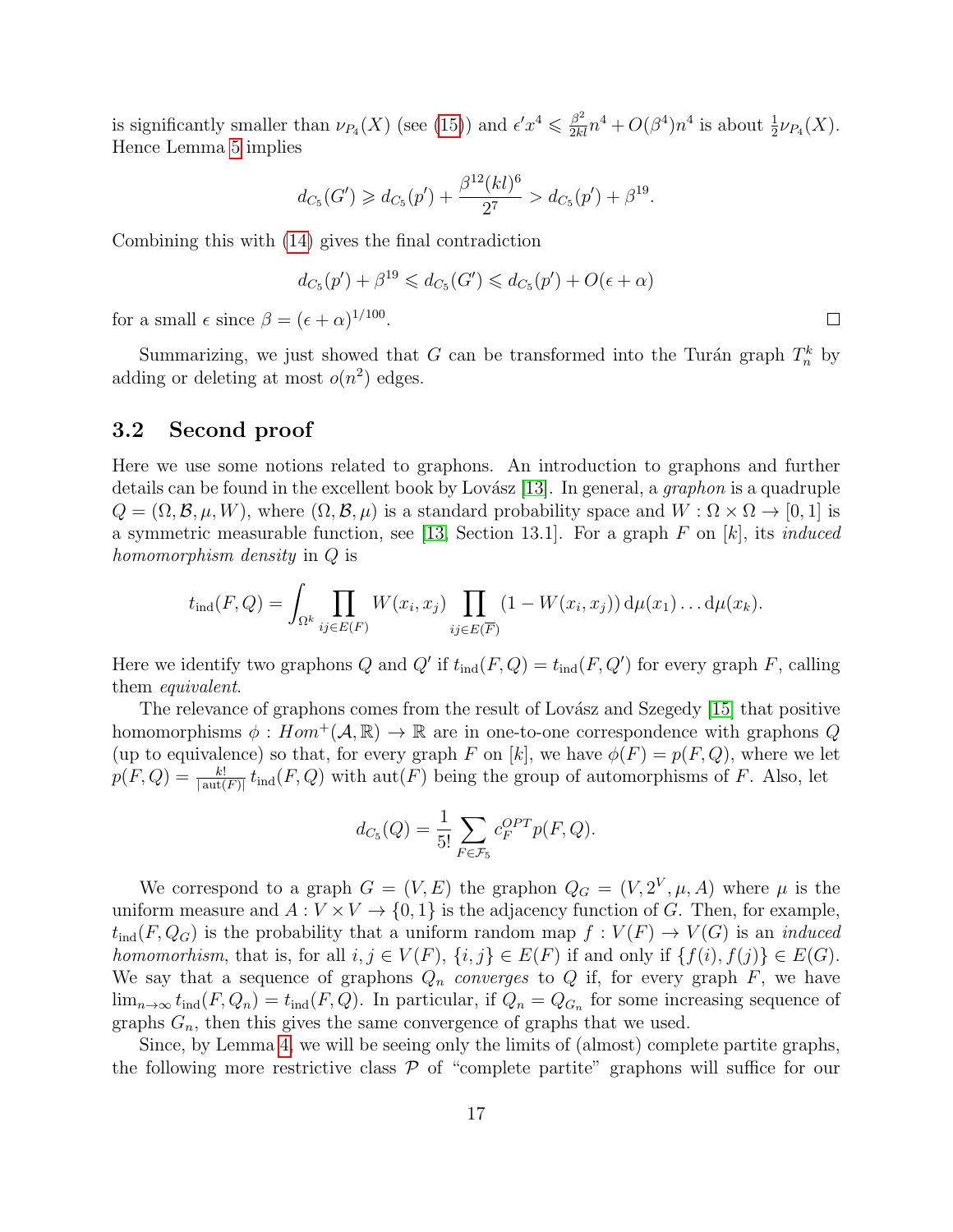purposes. Namely, from now on, we fix  $\Omega$  to be the set  $\{0, 1, 2, \ldots\}$  of non-negative integers with the discrete topology (thus all subsets of  $\Omega$  or  $\Omega^2$  are measurable) and fix  $W(i, j)$  to be 0 if  $i = j \ge 1$  and be 1 otherwise (i.e., if  $i \ne j$  or if  $i = j = 0$ ). Only the measure  $\mu$  will vary, and the measures that we consider are as follows. Let

$$
\mathcal{R} = \left\{ \rho \in [0,1]^{\mathbb{N}} : \rho_1 \geqslant \rho_2 \geqslant \ldots, \sum_{i=1}^{\infty} \rho_i \leqslant 1 \right\}.
$$

For  $\rho = (\rho_1, \rho_2, \dots) \in \mathcal{R}$ , define the probability measure  $\mu_\rho$  on  $(\Omega, 2^{\Omega})$  by  $\mu_\rho(\{i\}) = \rho_i$  for  $i \geq 1$ . Thus  $\mu_{\rho}(\{0\}) = \rho_0$ , where  $\rho_0$  is always a shorthand for  $1 - \sum_{i=1}^{\infty} \rho_i$  (but is not an entry of the vector  $\rho = (\rho_1, \rho_2, \dots)$ ). Also, define

$$
P_{\rho} = (\Omega, 2^{\Omega}, \mu_{\rho}, W), \quad \text{for } \rho \in \mathcal{R}
$$

and let  $\mathcal{P} = \{P_{\rho} : \rho \in \mathcal{R}\}\)$  consist of all graphons that arise this way.

For example, a complete partite graph G gives a graphon  $P_G \in \mathcal{P}$  as follows. Order the parts  $V_1, \ldots, V_s$  of G non-increasingly by their size, let  $\rho_G = (|V_1|/|G|, \ldots, |V_s|/|G|, 0, 0, \ldots),$ and take  $P_G = (\Omega, 2^{\Omega}, \mu_{\rho_G}, W)$ . Since all vertices inside a part  $V_i$  are twins in G, we have that  $t_{\text{ind}}(F,Q_G) = t_{\text{ind}}(F,P_G)$  for every  $F \in \mathcal{F}$ . Thus  $Q_G$  and  $P_G$  are equivalent graphons.

One should think of  $P_\rho$  as the limit of complete partite graphs where, for  $i \geqslant 1$ ,  $\rho_i$  is the fraction of vertices in the *i*-th largest part while  $\rho_0$  is the total fraction of vertices in parts of relative size  $o(1)$ .

<span id="page-17-1"></span>**Lemma 6.** If a sequence of vectors  $\rho_n \in \mathcal{R}$  converges to  $\rho \in [0,1]^{\mathbb{N}}$  in the product topology (that is, pointwise), then  $\rho \in \mathcal{R}$  and the corresponding graphons  $P_{\rho_n}$  converge to  $P_{\rho_n}$ .

*Proof.* If  $\sum_{i=1}^{\infty} \rho_i > 1$ , then  $\sum_{i=1}^{m} \rho_i > 1$  for some m and thus  $\sum_{i=1}^{m} \rho_{n,i} > 1$  for sufficiently large *n*, a contradiction. Thus  $\rho \in \mathcal{R}$ .

We have to show that the graphons  $P_n = (\Omega, 2^{\Omega}, \mu_n, W)$  converge to  $P_{\rho}$ , where  $\mu_n = \mu_{\rho_n}$ . Take any  $F \in \mathcal{F}$  and  $\epsilon > 0$ . Fix an integer  $m > 3{k \choose 2}$  $\binom{k}{2}/\epsilon.$ 

For any  $Q = (\Omega, 2^{\Omega}, \mu, W) \in \mathcal{P}$ , define  $Q' = (\Omega, 2^{\Omega}, \mu', W) \in \mathcal{P}$ , where  $\mu'$  is the pushforward of the measure  $\mu$  under the map that sends each  $i > m$  to 0 and is the identity otherwise. (In the R-domain, this corresponds to truncating  $x \in \mathcal{R}$  to  $x' = (x_1, \ldots, x_m, 0, \ldots) \in$ R.) Let us show that

<span id="page-17-0"></span>
$$
|t_{\text{ind}}(F,Q) - t_{\text{ind}}(F,Q')| \leq \epsilon/3, \qquad \text{for every } Q \in \mathcal{P}.
$$
 (16)

This inequality becomes more obvious if we allow general graphons and observe that the graphon Q' is equivalent to  $(\Omega, 2^{\Omega}, \mu, W')$ , where  $W'(i, j)$  is defined to be 0 if  $1 \leq i = j \leq m$ and 1 otherwise. Thus when we pass from W to W' on the same probability space  $(\Omega, 2^{\Omega}, \mu)$ , then for every  $i \in \Omega$  the measure of j with  $W(i, j) \neq W'(i, j)$  is always at most  $\frac{1}{m+1} \leqslant \frac{\epsilon}{3} {k \choose 2}$  $\binom{k}{2}$ . By Tonelli's theorem, this also upper bounds the  $\mu^2$ -measure of the set Z of pairs in  $\Omega^2$  where W and W' differ. Now,  $t_{\text{ind}}(F, \cdot)$  is an integral of a [0, 1]-valued function over  $\Omega^k$  and, by the Union Bound, the probability that some pair hits Z is at most  $\binom{k}{2}$  $(\frac{k}{2})\mu^2(Z) \leq \epsilon/3$ , giving the desired.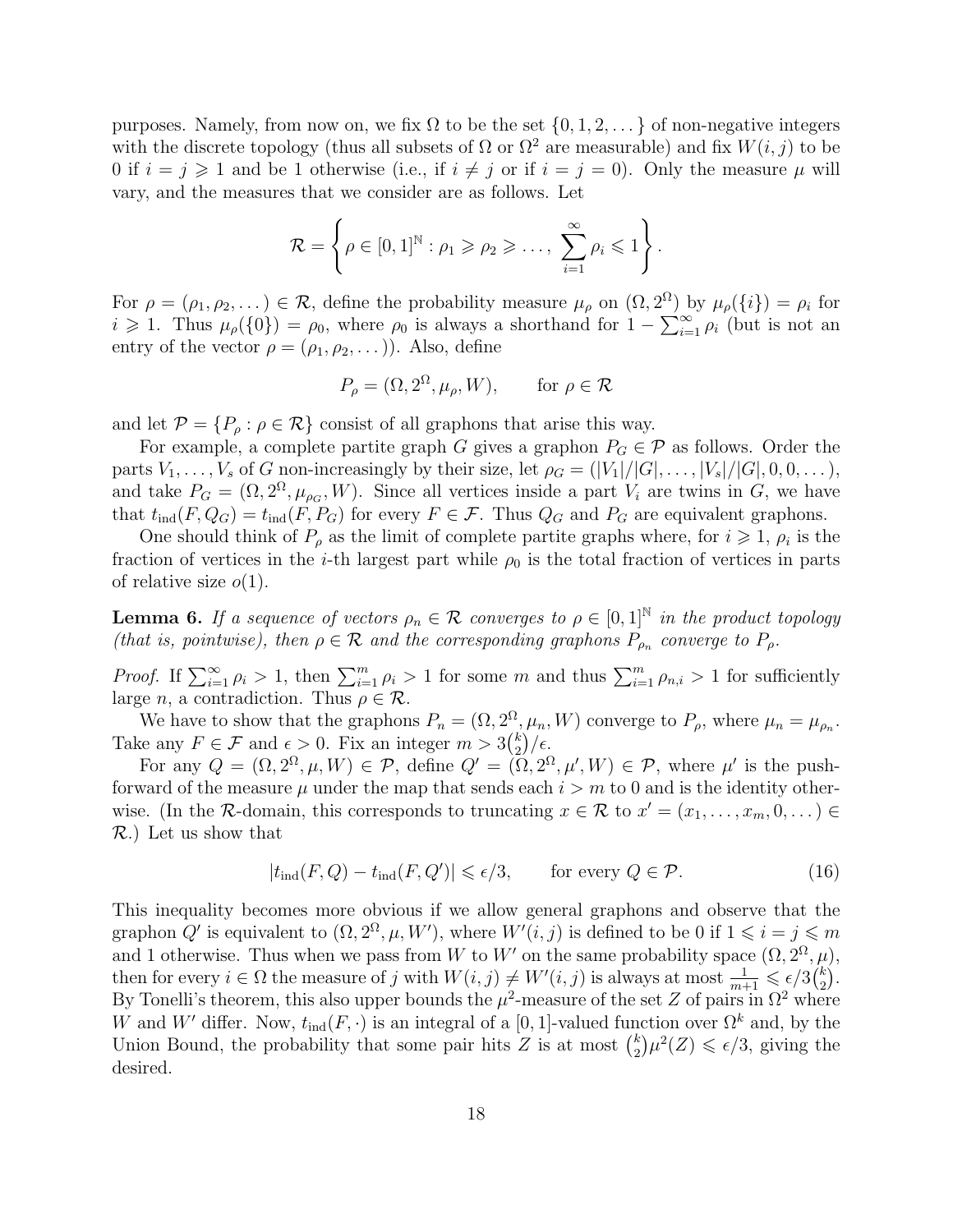Note that  $\mu'_n(\{i\}) = \mu_n(\{i\})$  converges to  $\mu_\rho(\{i\}) = \mu'_\rho(\{i\})$  for each  $i \in [m]$ . This also holds for  $i = 0$  since the support of probability measures  $\mu'_{\rho}$  and any  $\mu'_{n}$  is a subset of  $\{0\} \cup [m]$ . For such measures  $t_{\text{ind}}(F, \cdot)$  is a polynomial (and thus continuous) function of the measures of singletons  $0, \ldots, m$ . Thus, for all large n, we have that  $|t_{\text{ind}}(F, P_n') - t_{\text{ind}}(F, P')| \leq \epsilon/3$ ; then it holds by [\(16\)](#page-17-0) that  $|t_{ind}(F, P_n) - t_{ind}(F, P)| \leq \epsilon$ . Since  $\epsilon > 0$  and F were arbitrary,  $P_n \to P$  as required.  $\Box$ 

Remark 1. Using some standards facts about graphons, one can prove the converse impli-cation of Lemma [6](#page-17-1) (namely that the graphon convergence  $P_{\rho_n} \to P_\rho$  implies that  $\rho_n \to \rho$ ), see [\[11\]](#page-23-13) where the space  $P$  is studied in more detail.

Note that the limit of the Turán graphs  $T_n^k$  as  $n \to \infty$  is  $Q_{K_k}$  (or, equivalently,  $P_\rho$  for  $\rho = (\frac{1}{k}, \ldots, \frac{1}{k})$  $\frac{1}{k}, 0, \dots$  )  $\in \mathcal{R}$ ).

<span id="page-18-2"></span>**Lemma 7.** For every  $k \ge 3$ , every sequence of graphs as in [\(13\)](#page-8-3) converges to  $Q_{K_k}$ .

*Proof.* Let us first show that  $(G_n)_{n=1}^{\infty}$  has a subsequence convergent to  $Q_{K_k}$ . By Lemma [4](#page-9-2) and the induced removal lemma, we can make each  $G_n$  complete partite, without changing the convergence of any subsequence. Recall that  $\rho_{G_n} \in \mathcal{R}$  is the vector encoding the part ratios of  $G_n$ . Since the product space  $[0,1]^{\mathbb{N}}$  is compact, some subsequence of  $\rho_{G_n} \in [0,1]^{\mathbb{N}}$ converges to some  $\rho$ . By Lemma [6,](#page-17-1) we have that  $\rho \in \mathcal{R}$  and the corresponding subsequence of graphs  $G_n$  converges to  $Q = P_\rho$ . Thus the graphon Q satisfies that  $p(K_2, Q) = p$  and  $d_{C_5}(Q) = \lambda.$ 

The identity in [\(12\)](#page-8-1) can be re-written as an identity valid for every graphon. Since we need to analyse it only for Q, let us state a version that uses the (very special) structure of graphons in P. We need a few definitions first. For a graph  $F \in \mathcal{F}^1$  on [k] rooted at 1 and  $j \in \Omega$ , define  $t_{\text{ind}}(F,(Q,j)) = \sum_{f} \prod_{i=2}^{k} \rho_{f(i)}$ , where f in the sum ranges over all maps  $V(F) \to \Omega$  such that  $f(1) = j$  and, for all distinct  $u, v \in V(F)$ , we have that  $W(f(u), f(v)) = 1$  if and only if  $\{u, v\} \in E(F)$ . Equivalently, this is the limit as  $n \to \infty$  of the probability that  $k-1$  independent uniform vertices in  $G_n$  together with the root being adjacent to everybody else if  $j = 0$  or  $G_n$  has fewer than j parts, and being in the j-th largest part of  $G_n$  otherwise, induce a vertex-labeled homomorphic copy of  $F$ . For example, we have

<span id="page-18-1"></span>
$$
t_{\text{ind}}(F, Q) = \sum_{j=0}^{\infty} t_{\text{ind}}(F, Q) \,\rho_j. \tag{17}
$$

The version for unlabeled non-roots is  $p(F,(Q, j)) = \frac{(k-1)!}{|\text{aut}(F)|} t_{\text{ind}}(F,(Q, j))$ , where  $\text{aut}(F)$  is the group of root-preserving automorphisms of  $F$ . We also define a column vector

$$
Y_j = (p(X_1, (Q, j)), \dots, p(X_6, (Q_j)))^T \in \mathbb{R}^6
$$
,

where  $X = (X_1, \ldots, X_6)^T$  was defined in [\(6\)](#page-4-2). With this notation, the limit version of [\(12\)](#page-8-1) is

<span id="page-18-0"></span>
$$
5!d_{C_5}(Q) - \sum_{F \in \mathcal{F}_5} c_F p(F,Q) + \alpha \left( p(K_2, Q) - p \right) = \sum_{j=0}^{\infty} Y_j^T M Y_j \rho_j.
$$
 (18)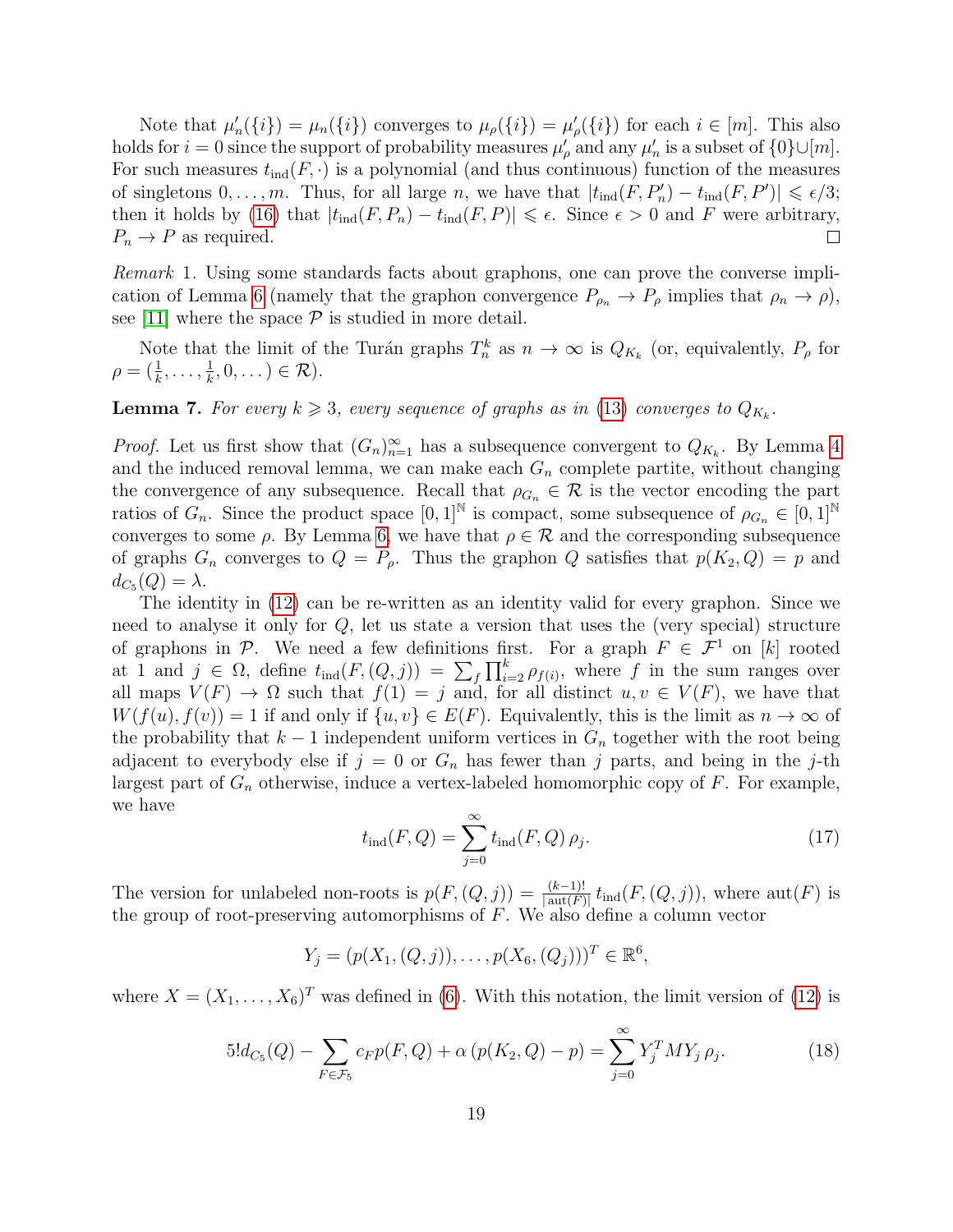Recall that each  $c_F$  in [\(18\)](#page-18-0) is at least 5! $\lambda$  and that  $p(K_2, Q) = p$  for our Q (which is the limit of some  $G_n$ ); thus the left-hand size of [\(18\)](#page-18-0) is non-positive. Also, recall that  $M \ge 0$ ; thus  $x^T M x \geq 0$  for every  $x \in \mathbb{R}^6$  with equality if and only if  $M x = 0$ . As the  $3 \times 3$ -matrix A in the factorization [\(10\)](#page-6-1) is non-singular, the null-space N of M is the same as that of B. Calculations (see e.g. the Maple code in Appendix [B\)](#page-26-0) show that the 3-dimensional vector space N can be spanned by  $z_1, z_2, z_3 \in \mathbb{R}^6$  where

<span id="page-19-0"></span>
$$
\begin{pmatrix} z_1^T \ z_2^T \ z_3^T \end{pmatrix} = \begin{pmatrix} 1 & 0 & 0 & 2(k-1) & k-1 & k^2 - 3k + 2 \ 0 & 1 & 0 & -2 & 0 & 1 \ 0 & 0 & 1 & k-1 & \frac{k-2}{2} & \frac{k^2 - 3k + 2}{2} \end{pmatrix}.
$$
 (19)

By the previous paragraph,  $Y_j \in \mathbb{R}^6$  belongs to N for every  $j \in \Omega$  with  $\rho_j > 0$ . Since N is a (finite dimensional and thus closed) linear subspace, it also contains the mean  $\overline{Y}$  =  $\sum_{j=0}^{\infty} Y_j \rho_j$ . By [\(17\)](#page-18-1), we have that, in particular,  $\overline{Y}_2 = t_{ind}(\overline{P_2}, Q)$  and  $\overline{Y}_3 = \frac{1}{2}$  $\frac{1}{2} t_{\text{ind}}(P_2, Q)$  are both 0. Since the entries in each  $Y_j$  are non-negative, we conclude that  $Y_j$  has its second and third coordinates zero for every  $j \in \Omega$  with  $\rho_j > 0$ . The row-reduced matrix in [\(19\)](#page-19-0) shows that such  $Y_j$  must be colinear to  $z_1$ . Since the sum of entries of  $Y_j$  is 1, we have  $Y_j = \frac{1}{k^2}$  $\frac{1}{k^2}z_1.$ In particular, its first coordinate is  $1/k^2$ . On the other hand, it is  $p(X_1,(Q, j))$  which is the density of  $\overline{K_3}$  rooted at j in Q, that is, it is  $\rho_j^2$  if  $j \geq 1$  and 0 if  $j = 0$ . Thus  $\rho_0 = 0$  and  $\rho_j = 1/k$  for every j in the support of  $\mu$ , so indeed  $Q = Q_{K_k}$  is the limit of Turán graphs.

Finally, if we assume on the contrary to the lemma that the whole sequence  $(G_n)_{n=1}^{\infty}$ does not converges to  $Q_{K_k}$ , then by the compactness of the space of all graphons, some subsequence converges to a graphon non-equivalent to  $Q_{K_k}$ . But then this violates the first claim of the proof.  $\Box$ 

Second Proof of Theorem [2.](#page-2-2) Lemma [7](#page-18-2) and the fact that each graphon is the limit of some sequence of finite graphs imply that the limit version of the  $C_5$ -minimisation problem has the unique solution  $Q_{K_k}$  whose function W, moreover, happens to be  $\{0, 1\}$ -valued. These are exactly the assumptions of [\[21,](#page-23-14) Theorem 15] which directly gives the required stability property.

In order to give the reader some idea of what is going on, let us unfold slightly the proof of [\[21,](#page-23-14) Theorem 15] for this particular case. Suppose on the contrary that, for some integer  $k \geq 3$  and  $\delta > 0$ , a sequence  $G_n$  of graphs as in [\(13\)](#page-8-3) violates the stability property. By passing to a subsequence, it converges to some graphon Q with  $p(K_2, Q) = p$  and  $d_{C_5}(Q) = \lambda$ . By Lemma [7,](#page-18-2) we can assume that  $Q = Q_{K_k}$ . While the convergence of  $G_n$  to some graphon does not identify  $G_n$  within edit distance  $o(|G_n|^2)$  in general, it does if the function W of the graphon assumes only values 0 and 1, see [\[16,](#page-23-15) Lemma 2.9] or [\[21,](#page-23-14) Theorem 17]. Thus, the convergence  $G_n \to Q_{K_k}$  implies that  $G_n$  is  $o(|G_n|^2)$ -close to  $T_k^{|G_n|}$  $\int_{k}^{\left|\mathbf{G}_{n}\right|}$  in the edit distance, contradicting our assumption.  $\Box$ 

Another possible derivation of Theorem [2](#page-2-2) from Lemma [7](#page-18-2) is to use the known properties of the so-called cut-distance via the argument in [\[22,](#page-24-4) Page 146] where the description of all extremal graphons for the triangle-minimisation problem was used to describe all almost extremal graphs.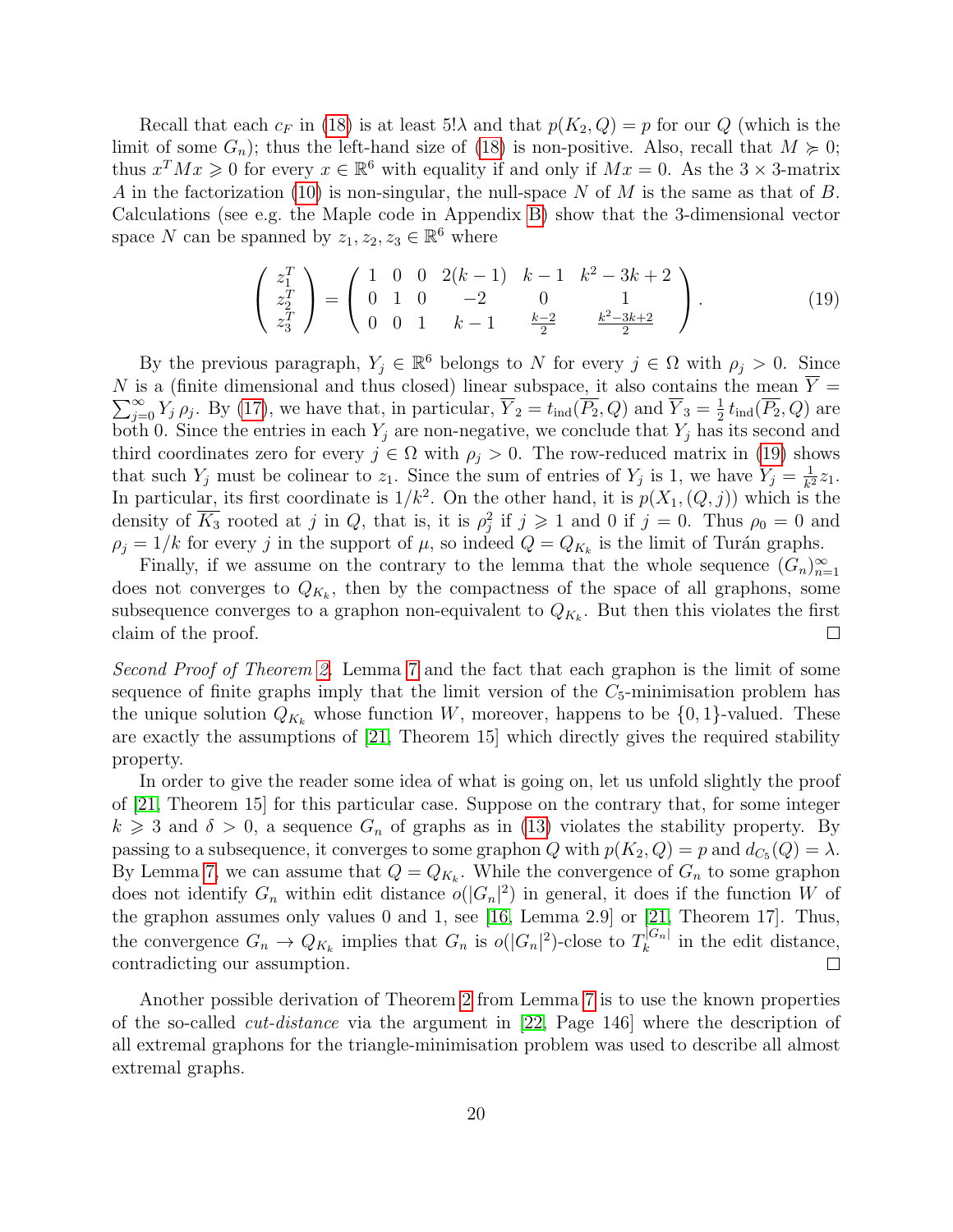### <span id="page-20-0"></span>4 Remarks on the case  $p \neq 1 - \frac{1}{k}$ k

Our general upper bound construction is as follows. Suppose that  $p$  is a constant satisfying  $1-\frac{1}{k} < p < 1-\frac{1}{k+1}$ . Partition the vertices into  $k-1$  sets  $X_1, \ldots, X_{k-1}$  of size xn and one more set Y of size yn. Each  $X_i$  is an independent set. For  $1 \leq i \neq j \leq k-1$  we have that  $X_i$  is complete to  $X_j$ . Finally,  $G[Y]$  is any graph such that for some parameter  $0 < \rho < \frac{1}{2}$ we have

- <span id="page-20-1"></span>(i) G[Y] has asymptotically  $\frac{1}{2}y^2n^2\rho$  edges,  $\frac{1}{2}y^3n^3\rho^2$  paths of length 2 (that means on 3 vertices), and  $\frac{1}{2}y^4n^4\rho^3$  paths of length 3;
- <span id="page-20-2"></span>(ii)  $G[Y]$  has  $o(n^5)$  copies of  $C_5$ .

(See the end of this subsection for discussion on which graphs are suitable for  $G[Y]$ .) We assume that

$$
(k-1)x + y = 1
$$

so we have n vertices total. The edge density in this construction is

$$
\frac{\binom{k-1}{2}(xn)^2 + (k-1)(xn)(yn) + (\frac{1}{2} + o(1))y^2n^2\rho}{\binom{n}{2}},
$$

which tends to

$$
g(x, y, \rho) = (k - 1)2x^2 + 2(k - 1)xy + \rho y^2
$$

as  $n \to \infty$ . So we also assume that the parameters  $x, y, \rho$  satisfy  $g(x, y, \rho) = p$ .

Now we consider the ratio  $f(x, y, \rho) = \lim_{n \to \infty} \frac{\nu_G(C_5)}{n^5}$  $\frac{n^{(C_5)}}{n^5}$ . We claim that

$$
f(x, y, \rho) = \left[\frac{1}{10}(k-1)_5 + \frac{1}{2}(k-1)_4 + \frac{1}{2}(k-1)_3\right] x^5
$$
  
+ 
$$
\left[\frac{1}{2}(k-1)_4 + \frac{3}{2}(k-1)_3 + \frac{1}{2}(k-1)_2\right] x^4 y
$$
  
+ 
$$
\left[\left(\frac{1}{2} + \frac{1}{2}\rho\right)(k-1)_3 + \left(1 + \frac{1}{2}\rho\right)(k-1)_2\right] x^3 y^2
$$
  
+ 
$$
\left[\left(\frac{1}{2}\rho + \frac{1}{2}\rho^2\right)(k-1)_2 + \frac{1}{2}\rho(k-1)\right] x^2 y^3
$$
  
+ 
$$
\frac{1}{2}\rho^3(k-1)xy^4.
$$

Note that we have grouped the terms of  $f(x, y, \rho)$  according to powers of x and y, and then according to falling factorials of  $(k-1)$ . To understand our formula, it helps to think of the powers of  $x, y$  as specifying how many vertices come from sets of size  $xn, yn$ , and the falling factorial  $(k - 1)$  as specifying how many distinct sets of size xn are involved. For example, the first term  $\frac{1}{10}(k-1)$ ,  $x^5$  is there because there are  $\frac{1}{10}(k-1)$ ,  $(xn)^5$  many copies of  $C_5$  having vertices  $v_1, \ldots, v_5$  all in different parts of size xn. Now let us justify a more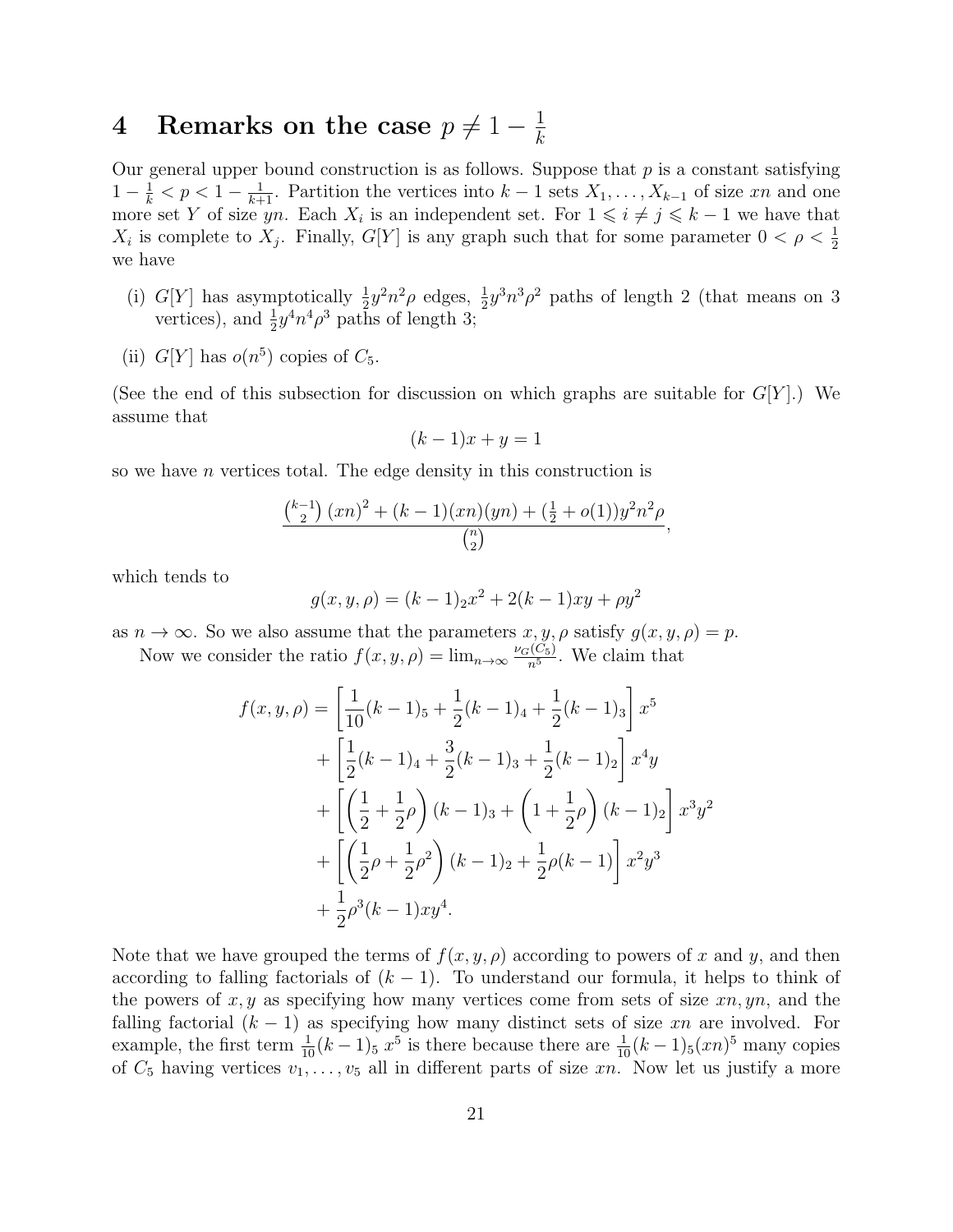complicated term like say the second term in the third line,  $(1 + \frac{1}{2}\rho)(k - 1)_2 x^3 y^2$ . This term counts the copies of  $C_5$  that have vertices  $v_1, \ldots, v_5$  such that  $v_1$  and  $v_2$  come from Y,  $v_3$  and  $v_4$  are in the same set of size xn, and  $v_5$  is in some other set of size xn (and  $v_1, \ldots, v_5$ ) may be in any order on the cycle). The case where  $v_1$  and  $v_2$  are consecutive in the cycle contributes  $\frac{1}{2}(k-1)_2 \rho (yn)^2(xn)^3$ , and the other case contributes  $(k-1)_2 (yn)^2(xn)^3$ .

Now for a given integer  $k \geqslant 2$  and a real number  $1 - \frac{1}{k} < p < 1 - \frac{1}{k+1}$  we define an optimization problem (P):

Minimize 
$$
f(x, y, \rho)
$$
  
\nsubject to:  $(k-1)x + y = 1$ ,  
\n $g(x, y, \rho) = p$ ,  
\n $x, y \ge 0$ .

Let us denote its solution by  $f_{\min}(p) = f(x_0, y_0, \rho_0)$ . Clearly,  $d_{C_5}(p) \leq f_{\min}(p)$ . For some certain values of k and p we verified that  $120 \cdot f_{\min}(p)$  numerically matches the lower bound on  $d_{C_5}(p)$  given by the flag algebras. In particular, when we calculated with unlabeled flags of order  $\ell$ , we were getting numerically matching bounds for  $p \leq 1-\frac{1}{\ell-1}$  $\frac{1}{\ell-2}$  and we observed a gap in the bounds for  $p > 1 - \frac{1}{p-1}$  $\frac{1}{\ell-2}$  different from Turán densities. Since computer calculations can be performed with current computers in a reasonable time only for  $\ell \leq 8$ , a simple straightforward use of computer is unlikely to provide a numerical match of  $d_{C_5}(p)$  and  $f_{\text{min}}(p)$  for all p. Unfortunately, we were unable to convert the numerical match to a formal proof. The main problem is that  $(P)$  has no closed solution. For example, for  $k = 2$  and  $\frac{1}{2}$  < p <  $\frac{2}{3}$  we can plug into the objective function  $y = 1 - x$  and  $\rho = (p - x^2 - 2xy)/y^2$ obtaining

$$
f(2, x, 1-x, (p-x^2-2xy)/y^2) = \frac{x(2x^2-2x+p)(3x^4-5x^3+(1+4p)x^2+(1-4p)x+p^2)}{2(x-1)^2}.
$$

Now it is not difficult to show that there exists a local minimum for some  $\frac{1}{3} < x < \frac{1}{2}$ . Unfortunately, it looks like this minimum can be only found numerically. There might be a different parametrization of the problem that would make it possible to solve (P) and formally show a match with flag algebra calculations for some range of p. On Figure [2](#page-22-4) we present the shape of  $f_{\min}(p)$ . We conjecture that  $d_{C_5}(p) = f_{\min}(p)$  for any p.

We now address what graphs are suitable for  $G[Y]$ , i.e. what graphs satisfy [\(i\)](#page-20-1) and [\(ii\)](#page-20-2). Note first that some such choice of  $G[Y]$  exists, for example it can be a random bipartite graph with two parts of size  $\frac{1}{2}yn$  and edge probability  $2\rho$ . Now we claim that  $G[Y]$  satisfies [\(i\)](#page-20-1) if and only if  $G[Y]$  is almost yn<sub>p</sub>-regular, or more formally, all but  $o(n)$  vertices in  $G[Y]$ have degree  $(1+o(1))yn\rho$ . Indeed, if  $G[Y]$  is almost  $yn\rho$ -regular then it is easy to verify the edge and path counts in [\(i\)](#page-20-1). Conversely, suppose [\(i\)](#page-20-1) holds, and let the random variable Z represent the degree of a random vertex in G[Y]. Then we have  $\mathbb{E}[Z] = (1 + o(1))yn\rho$  and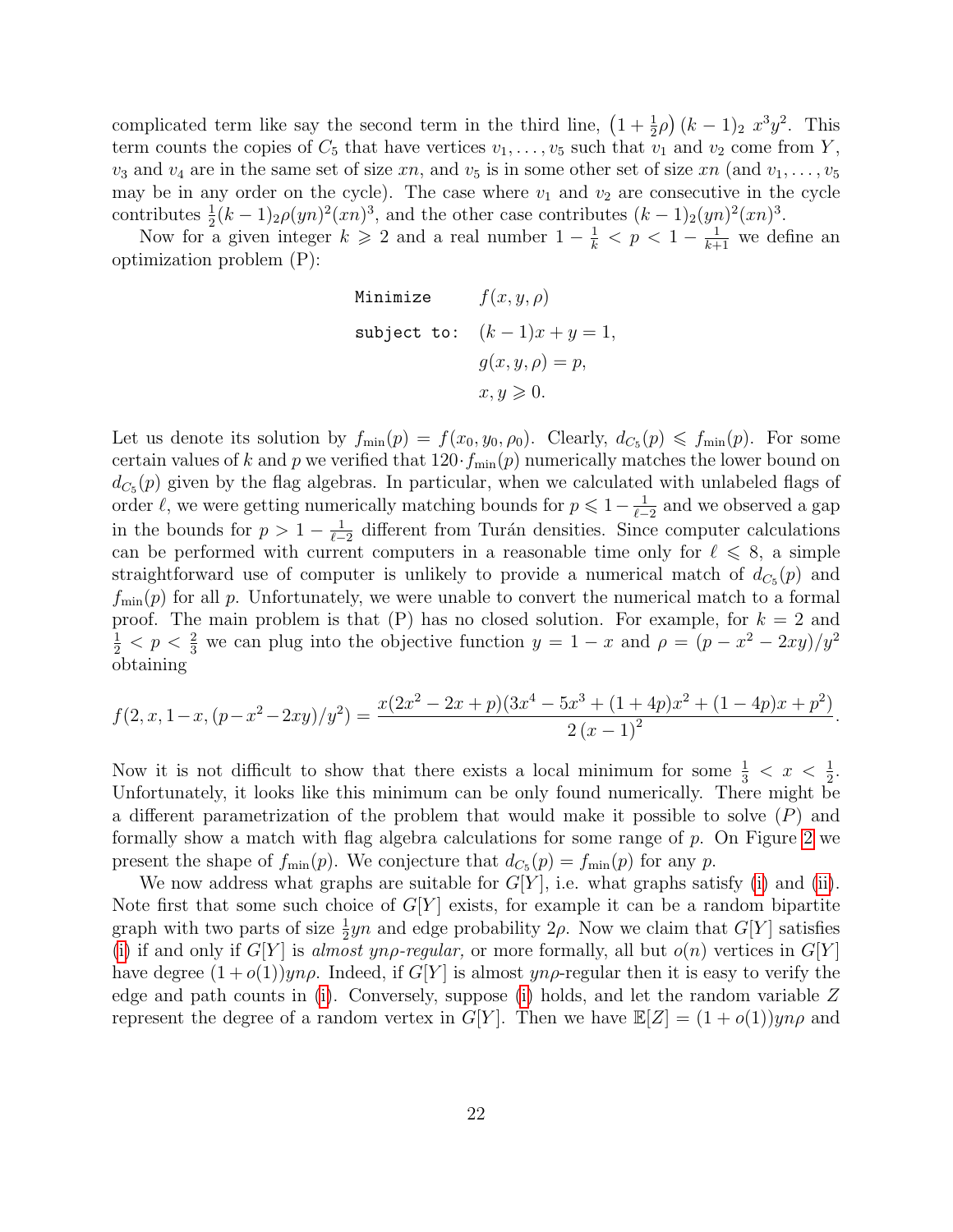<span id="page-22-4"></span>

Figure 2: [\(a\)](#page-22-4) A graph of  $f_{\text{min}}(p)$  based on numerical calculations. Blue points correspond to the Turán densities (i.e.  $p = 1 - 1/k$ ). [\(b\)](#page-22-4) Secant lines between Turán densities. [\(c\)](#page-22-4) A graph of  $f_{\min}(p) - L(p)$ .

since  $\sum_{v \in Y} \binom{deg(v)}{2}$  $\binom{q(v)}{2}$  is the number of paths of length 2 we can calculate

$$
\mathbb{E}[Z^2] = \frac{1}{yn} \sum_{v \in V(Y)} deg(v)^2 = \frac{1}{yn} \cdot 2(1 + o(1)) \frac{1}{2} y^3 n^3 \rho^2 = (1 + o(1)) y^2 n^2 \rho^2 = (1 + o(1)) \mathbb{E}[Z]^2
$$

so Z is concentrated by Chebyshev's inequality (see, e.g., Lemma 20.3 in  $|7|$ ). In other words,  $G[Y]$  is almost *yn* $\rho$ -regular.

We believe that we have described all almost optimal graphs. Specifically, we believe that any graph with edge density p and  $C_5$ -density  $d_{C_5}(p) + o(1)$  can be transformed by adding or deleting at most  $o(n^2)$  edges into a graph with a vertex partition  $X_1, \ldots, X_{k-1}, Y$  where  $|X_i| = xn, |Y| = yn$ , all  $X_i$  are independent, all  $X_i$  and Y are complete to each other, and  $G[Y]$  is yn $\rho$ -regular where  $x, y, \rho$  are a solution to the optimization problem (P).

## References

- <span id="page-22-2"></span>[1] N. Alon, E. Fischer, M. Krivelevich, and M. Szegedy, Efficient testing of large graphs, Combinatorica 20 (2000), no. 4, 451–476.
- <span id="page-22-0"></span>[2] J. Balogh, P. Hu, B. Lidick´y, and F. Pfender, Maximum density of induced 5-cycle is achieved by an iterated blow-up of 5-cycle, European J. Combin.  $52$  (2016), no. part A, 47–58.
- <span id="page-22-1"></span>[3] B. Borchers, CSDP, a C library for semidefinite programming, Optimization Methods and Software 11 (1999), no. 1-4, 613–623.
- <span id="page-22-3"></span>[4] D. Conlon and J. Fox, Graph removal lemmas, Surveys in combinatorics 2013, London Math. Soc. Lecture Note Ser., vol. 409, Cambridge Univ. Press, Cambridge, 2013, pp. 1– 49.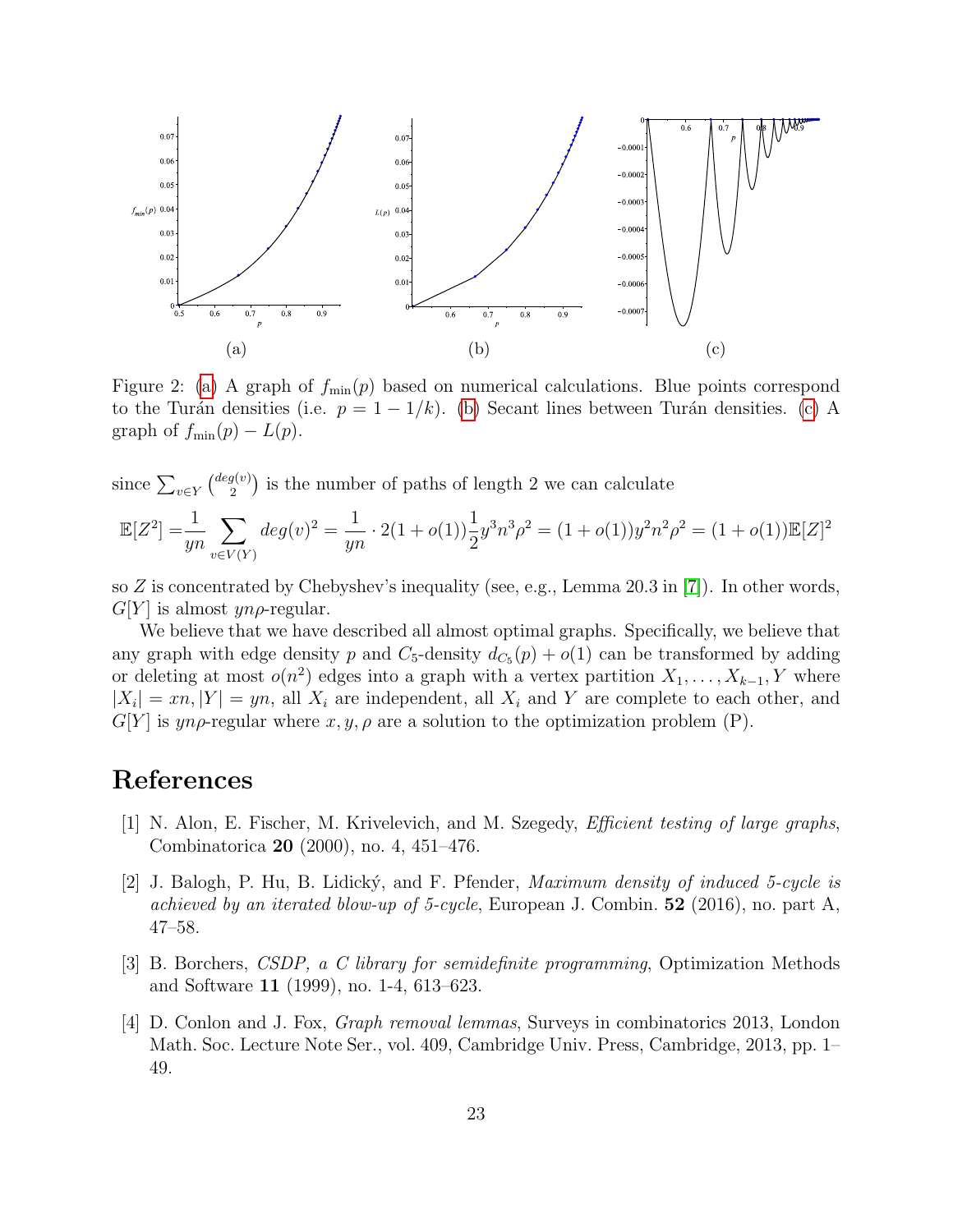- <span id="page-23-10"></span>[5] P. Erdős, On some problems in graph theory, combinatorial analysis and combinatorial number theory, Graph theory and combinatorics (Cambridge, 1983), Academic Press, London, 1984, pp. 1–17.
- <span id="page-23-1"></span>[6] P. Erdős and A. H. Stone, On the structure of linear graphs, Bull. Amer. Math. Soc. 52 (1946), 1087–1091.
- <span id="page-23-16"></span>[7] A. Frieze and M. Karonski, *Introduction to random graphs*, Cambridge University Press, Cambridge, 2016.
- <span id="page-23-7"></span>[8] A. Grzesik, On the maximum number of five-cycles in a triangle-free graph, J. Combin. Theory Ser. B 102 (2012), no. 5, 1061–1066.
- <span id="page-23-8"></span>[9] H. Hatami, J. Hladký, D. Král', S. Norine, and A. Razborov, On the number of pentagons in triangle-free graphs, J. Combin. Theory Ser. A  $120$  (2013), no. 3, 722–732.
- <span id="page-23-9"></span>[10] B. Lidick´y and F. Pfender, Pentagons in triangle-free graphs, arXiv:1712.08869.
- <span id="page-23-13"></span>[11] H. Liu, O. Pikhurko, M. Sharifzadeh, and K. Staden, Stability from symmetrisation arguments, work in progress, 2018.
- <span id="page-23-5"></span>[12] H. Liu, O. Pikhurko, and K. Staden, The exact minimum number of triangles in graphs of given order and size, arXiv:1712.00633.
- <span id="page-23-11"></span>[13] L. Lovász, *Large networks and graph limits*, Colloquium Publications, Amer. Math. Soc., 2012.
- <span id="page-23-4"></span>[14] L. Lovász and M. Simonovits, On the number of complete subgraphs of a graph. II, Studies in pure mathematics, Birkhäuser, Basel, 1983, pp. 459–495.
- <span id="page-23-12"></span>[15] L. Lovász and B. Szegedy, *Limits of dense graph sequences*, J. Combin. Theory  $(B)$  96 (2006), 933–957.
- <span id="page-23-15"></span>[16] , Testing properties of graphs and functions, Israel J. Math.  $178$  (2010), 113–156.
- <span id="page-23-0"></span>[17] W. Mantel, Problem 28, Winkundige Opgaven 10 (1907), 60–61.
- <span id="page-23-2"></span>[18] J. W. Moon and L. Moser, *On a problem of Turán*, Magyar Tud. Akad. Mat. Kutató Int. Közl. **7** (1962), 283–286.
- <span id="page-23-6"></span>[19] V. Nikiforov, The number of cliques in graphs of given order and size, Trans. Amer. Math. Soc. **363** (2011), no. 3, 1599–1618.
- <span id="page-23-3"></span>[20] E. A. Nordhaus and B. M. Stewart, Triangles in an ordinary graph, Canad. J. Math. 15 (1963), 33–41.
- <span id="page-23-14"></span>[21] O. Pikhurko, An analytic approach to stability, Discrete Math. **310** (2010), 2951-2964.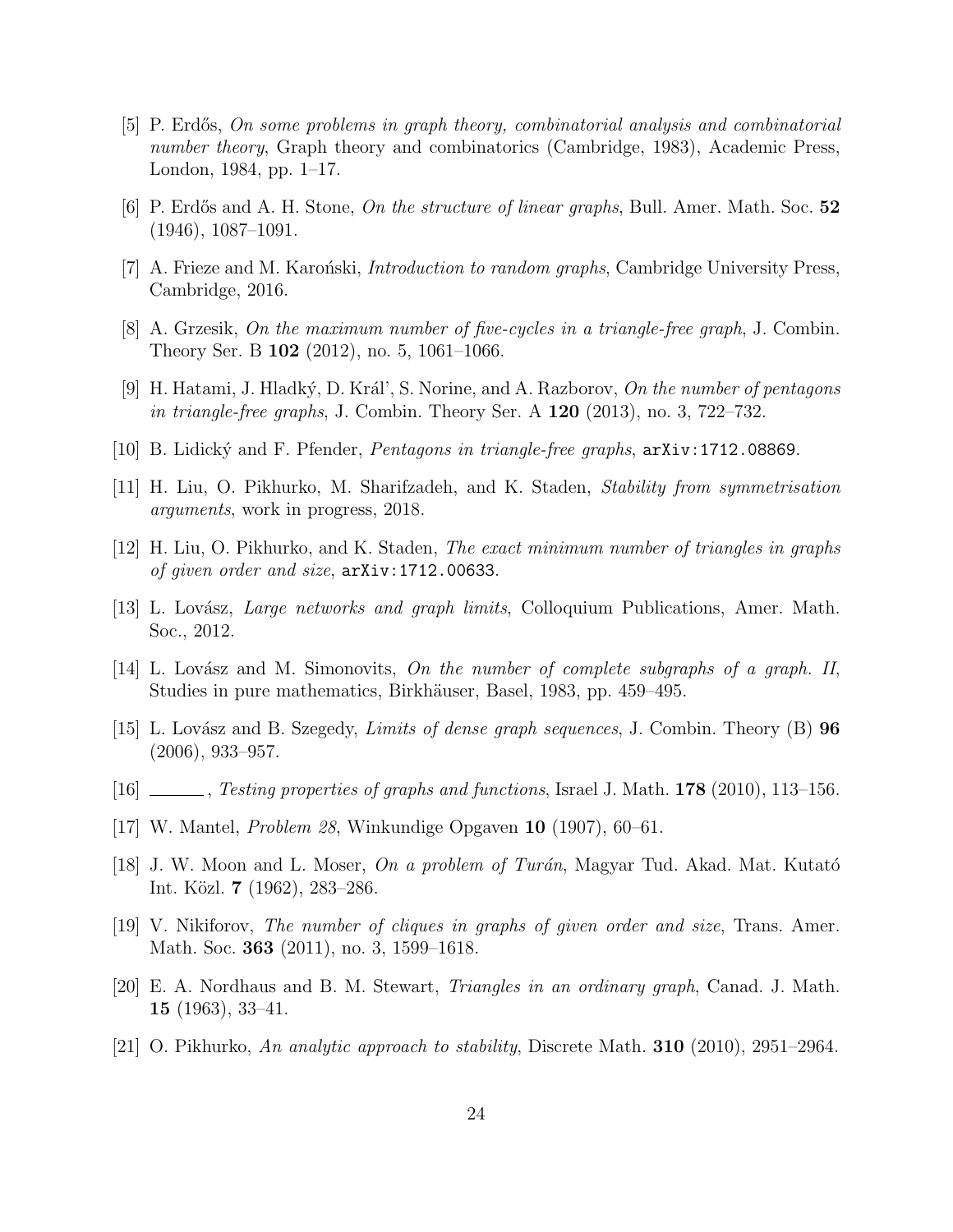- <span id="page-24-4"></span>[22] O. Pikhurko and A. Razborov, Asymptotic structure of graphs with the minimum number of triangles, Combin. Probab. Comput. 26 (2017), no. 1, 138–160.
- <span id="page-24-1"></span>[23] O. Pikhurko, J. Sliacan, and K. Tyros, Strong forms of stability from flag algebra calculations, Accepted by J. Combin. Theory (B), DOI https://doi.org/10.1016/j.jctb.2018.08.001, 2018.
- <span id="page-24-7"></span>[24] N. Pippenger and M. C. Golumbic, The inducibility of graphs, J. Combinatorial Theory Ser. B 19 (1975), no. 3, 189–203.
- <span id="page-24-2"></span>[25] A. Razborov, Flag algebras, J. Symbolic Logic 72 (2007), no. 4, 1239–1282.
- <span id="page-24-3"></span>[26]  $\_\_\_\_\_$ , On the minimal density of triangles in graphs, Combin. Probab. Comput. 17 (2008), no. 4, 603–618.
- <span id="page-24-5"></span>[27] Ch. Reiher, *The clique density theorem*, Ann. of Math. (2) **184** (2016), no. 3, 683–707.
- <span id="page-24-6"></span>[28] A.F. Sidorenko, Inequalities for functionals generated by bipartite graphs, Diskret. Mat. 3 (1991), no. 3, 50–65.
- <span id="page-24-0"></span>[29] P. Turán, *Eine Extremalaufgabe aus der Graphentheorie*, Mat. Fiz. Lapok 48 (1941), 436–452.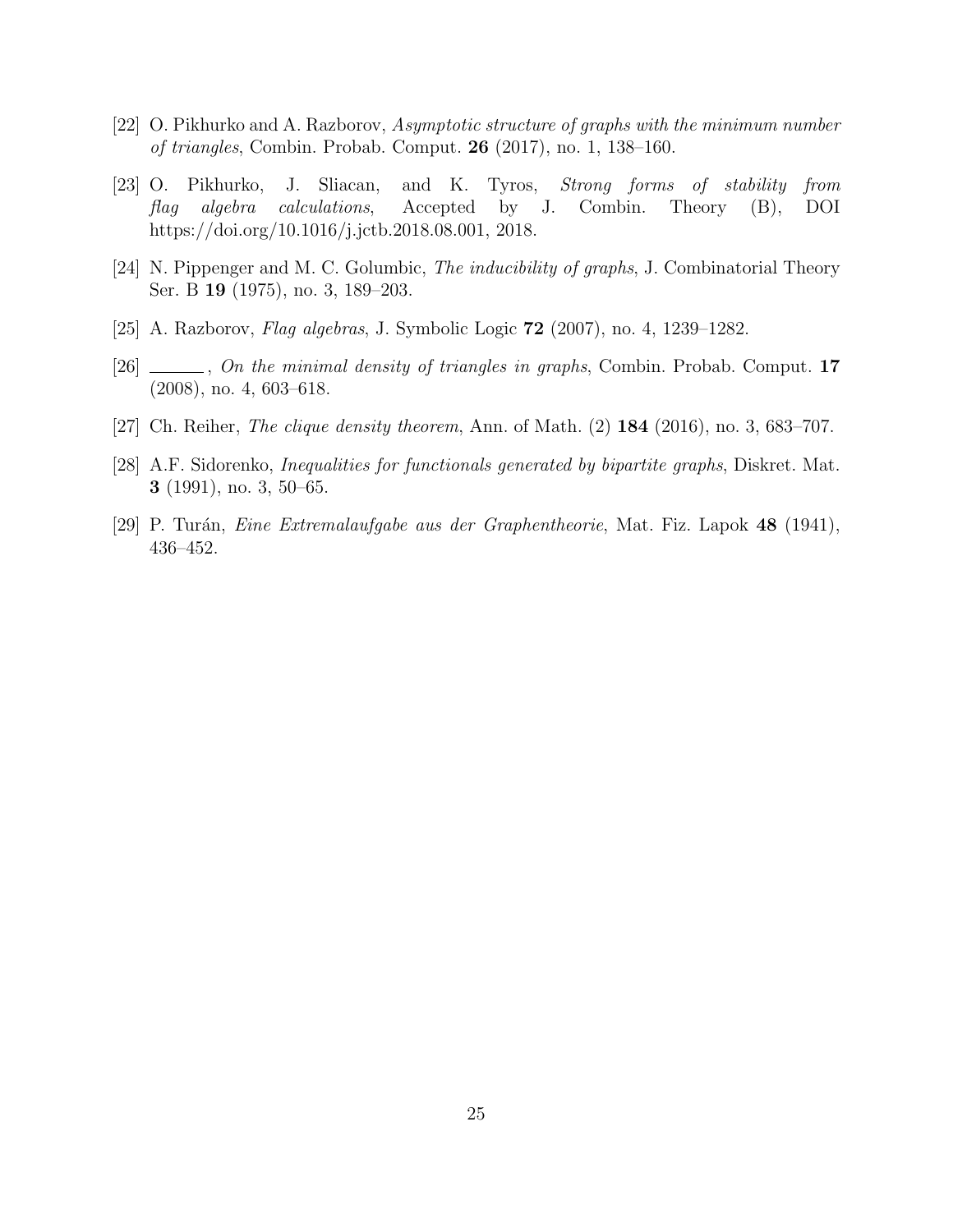# <span id="page-25-0"></span>A Appendix



Table 1: All entries corresponding to  $p(K_2, F)$  are multiplied by 10 and all entries corresponding to  $[[X_i \times X_j]]_1$  are multiplied by 30.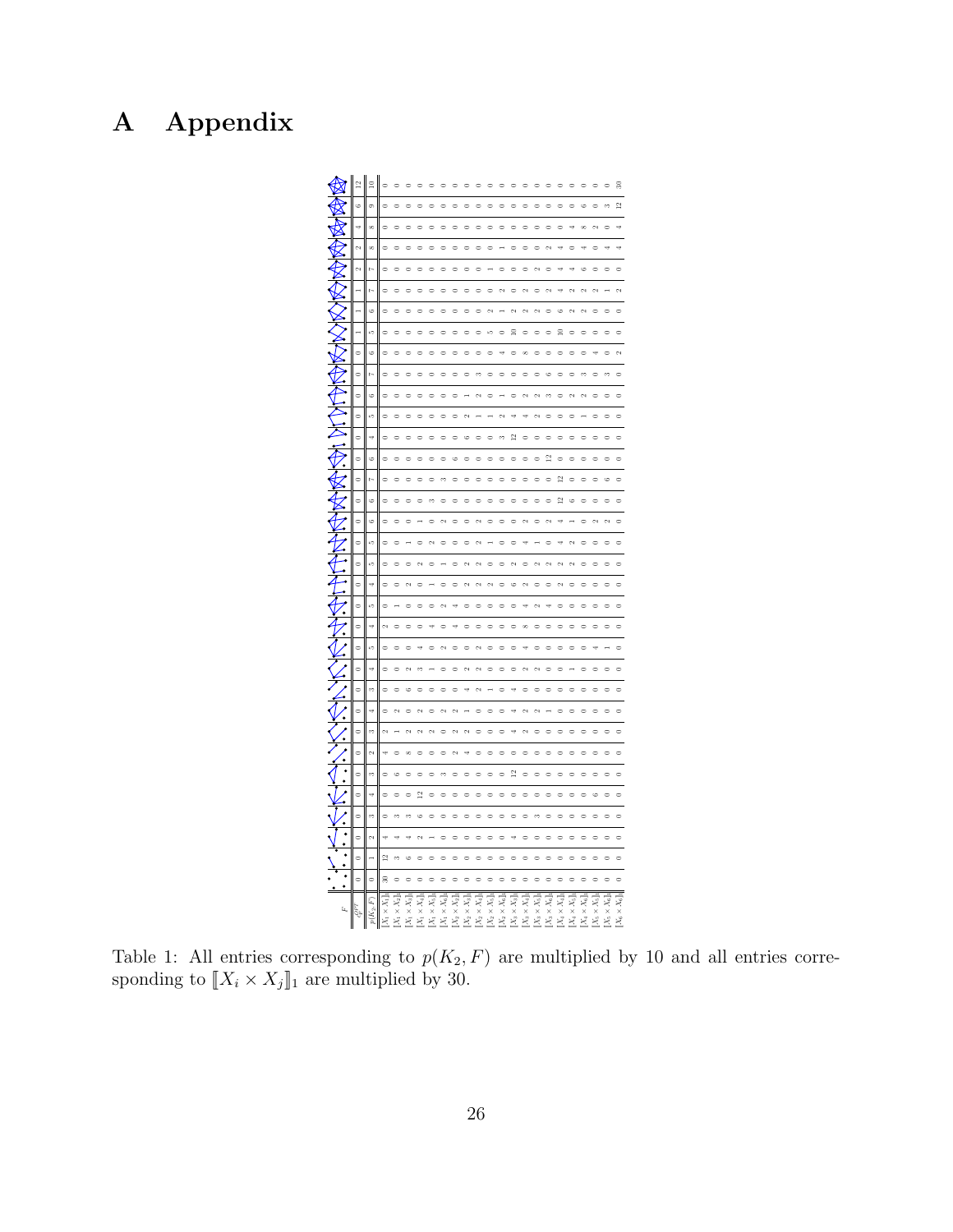# <span id="page-26-0"></span>B Appendix

This Maple code computes  $c_F$  coefficients. Matrices A, B and M are defined in Subsec-tion [2.2.2.](#page-5-3) X is a matrix of size  $21 \times 34$  and it is defined in [A](#page-25-0)ppendix A (rows correspond to  $[X_i \times X_j]_1$ . Vectors cFOPT, pF, cFM and cF (each of size 34) correspond to  $c_F^{OPT}, p(K_2, F), c_F^M$  and  $c_F$ , respectively. Constant a corresponds to  $\alpha$ .

```
restart:
with(LinearAlgebra):
A := Matrix([32*k^2-96*k+96, 0, 4*k^2-16*k],[0, 10*k^4-30*k^3-8*k^2+96*k-96, -10*k^4+35*k^3-4*k^2-80*k+96],[4*k^2-16*k, -10*k^2+35*k^3-4*k^2-80*k+96, 10*k^4-40*k^3+24*k^2+64*k-96]]):B := Matrix([ [k-1, 1, k-2, 0, k-3, -1],
[0, 2, k-2, 0, 2*k-4, -2],[0, 0, k-1, -1, 2*k-2, -2]]:
M:= (3/(2*k^4))*Matrix(Multiply(Transpose(B), Multiply(A, B))):X:=(1/30)*Matrix([[30,12,4,0,0,0,4,2,0,0,0,0,2,0,0,0,0,0,0,0,0,0,0,0,0,0,0,0,0,0,0,0,0,0],
[0,3,4,3,0,6,0,1,2,0,0,0,0,1,0,0,0,0,0,0,0,0,0,0,0,0,0,0,0,0,0,0,0,0],
[0,6,4,3,0,0,8,2,0,6,2,0,0,0,2,0,1,0,0,0,0,0,0,0,0,0,0,0,0,0,0,0,0,0],
[0,0,2,6,12,0,0,2,2,0,3,4,0,0,0,2,0,1,0,0,0,0,0,0,0,0,0,0,0,0,0,0,0,0],
[0,0,1,0,0,0,0,2,0,0,1,0,4,0,1,0,2,0,3,0,0,0,0,0,0,0,0,0,0,0,0,0,0,0],[0,0,0,0,0,3,0,0,2,0,0,2,0,2,0,1,0,2,0,3,0,0,0,0,0,0,0,0,0,0,0,0,0,0],[0,0,0,0,0,0,2,2,2,0,0,0,4,4,0,0,0,0,0,0,6,0,0,0,0,0,0,0,0,0,0,0,0,0],
[0,0,0,0,0,0,4,2,1,4,2,0,0,0,2,2,0,0,0,0,6,2,1,0,0,0,0,0,0,0,0,0,0],[0,0,0,0,0,0,0,0,0,2,2,2,0,0,2,2,2,2,0,0,0,0,1,2,3,0,0,0,0,0,0,0,0,0],[0,0,0,0,0,0,0,0,0,1,0,0,0,0,2,0,1,0,0,0,0,0,1,0,0,0,5,2,0,1,0,0,0,0],
[0,0,0,0,0,0,0,0,0,0,0,0,0,0,0,0,0,0,0,0,0,3,2,1,0,4,0,1,2,0,1,0,0,0],
[0,0,4,0,0,12,0,4,4,4,0,0,0,0,6,2,0,0,0,0,12,4,0,0,0,10,2,0,0,0,0,0,0],[0,0,0,0,0,0,0,2,2,0,2,4,8,4,2,0,4,2,0,0,0,4,2,0,8,0,2,2,0,0,0,0,0],[0,0,0,3,0,0,0,0,2,0,2,0,0,2,0,2,1,0,0,0,0,0,2,2,0,0,0,2,0,2,0,0,0,0],
[0,0,0,0,0,0,0,0,0,1,0,0,0,0,4,0,2,0,2,0,0,12,0,0,3,6,0,0,0,2,0,2,0,0,0],[0,0,0,0,0,0,0,0,0,0,0,0,0,0,0,2,2,4,4,12,12,0,0,0,0,0,0,0,0,6,4,4,4,0,0,0],[0,0,0,0,0,0,0,0,0,0,0,1,0,0,0,0,2,2,1,6,0,0,0,0,2,0,0,0,2,2,4,0,4,0,0],[0,0,0,0,0,0,0,0,0,0,0,0,0,0,0,0,0,0,0,0,0,0,1,2,3,0,0,2,2,6,4,8,6,0],
[0,0,0,0,6,0,0,0,0,0,0,4,0,0,0,0,0,2,0,0,0,0,0,0,0,4,0,0,2,0,0,2,0,0],
[0,0,0,0,0,0,0,0,0,0,0,0,1,0,0,0,0,0,2,0,6,0,0,0,0,3,0,0,0,1,0,4,0,3,0],[0,0,0,0,0,0,0,0,0,0,0,0,0,0,0,0,0,0,0,0,0,0,0,0,0,2,0,0,2,0,4,4,12,30]]):
cFM := Vector(34):
k\_ind := 0:
printlevel := 2:
for i to 6 do
   for j from i to 6 do
       k\_ind := k\_ind+1;if i = j then cFM := cFM+M(i, j)*Transpose(Row(X, k_index));
                 else cFM := cFM+2*M(i, j)*Transpose(Row(X, k\_ind));end if;
   end do;
end do:
cFOPT := Vector([0,0,0,0,0,0,0,0,0,0,0,0,0,0,0,0,0,0,0,0,0,0,0,0,0,0,1,1,1,2,2,4,6,12]):
pF := (1/10)*Vector([0,1,2,3,4,3,2,3,4,3,4,5,4,5,4,5,5,6,6,7,6,4,5,6,7,6,5,6,7,7,8,8,9,10]):
```